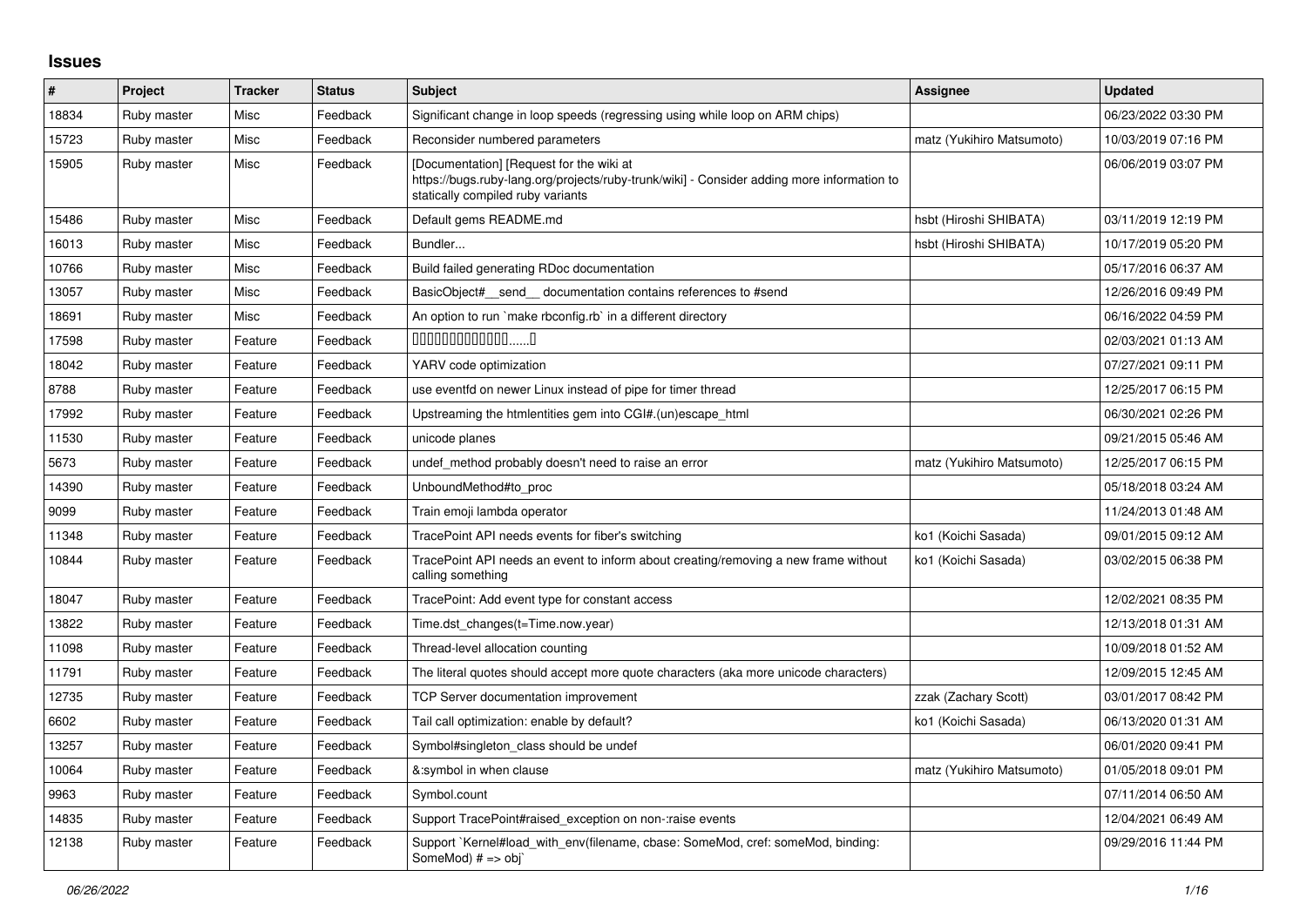| $\vert$ # | Project     | <b>Tracker</b> | <b>Status</b> | Subject                                                                                                                          | <b>Assignee</b>                | <b>Updated</b>      |
|-----------|-------------|----------------|---------------|----------------------------------------------------------------------------------------------------------------------------------|--------------------------------|---------------------|
| 6806      | Ruby master | Feature        | Feedback      | Support functional programming: forbid instance/class variables for<br>ModuleName::method_name, allow for ModuleName.method_name | matz (Yukihiro Matsumoto)      | 12/10/2020 08:53 AM |
| 12861     | Ruby master | Feature        | Feedback      | super in a block can be either lexically or dynamically scoped depending on how the block<br>is invoked                          | matz (Yukihiro Matsumoto)      | 12/21/2016 05:20 PM |
| 8981      | Ruby master | Feature        | Feedback      | Suggestion for CreateProcess flags with rubyw on windows                                                                         | cruby-windows                  | 01/05/2018 09:00 PM |
| 16122     | Ruby master | Feature        | Feedback      | Struct::Value: simple immutable value object                                                                                     |                                | 02/12/2022 09:54 PM |
| 12719     | Ruby master | Feature        | Feedback      | `Struct#merge` for partial updates                                                                                               |                                | 09/29/2021 09:16 PM |
| 14417     | Ruby master | Feature        | Feedback      | String#sub / String#gsub 00000 Symbol 0 Hash000000000000                                                                         |                                | 02/04/2018 01:05 PM |
| 12304     | Ruby master | Feature        | Feedback      | String#split with a block                                                                                                        |                                | 04/21/2016 12:29 AM |
| 12745     | Ruby master | Feature        | Feedback      | String#(g)sub(!) should pass a MatchData to the block, not a String                                                              | matz (Yukihiro Matsumoto)      | 11/03/2021 11:46 PM |
| 13025     | Ruby master | Feature        | Feedback      | String equality operator does not perform implicit conversion                                                                    |                                | 12/12/2016 07:18 AM |
| 5606      | Ruby master | Feature        | Feedback      | String#each_match(regexp)                                                                                                        |                                | 12/25/2017 06:15 PM |
| 13303     | Ruby master | Feature        | Feedback      | String#any? as !String#empty?                                                                                                    | matz (Yukihiro Matsumoto)      | 02/23/2021 05:14 PM |
| 16017     | Ruby master | Feature        | Feedback      | String and Array Slices                                                                                                          |                                | 07/24/2019 07:28 AM |
| 15425     | Ruby master | Feature        | Feedback      | Store MJIT header into Ruby versioned directory.                                                                                 | k0kubun (Takashi Kokubun)      | 10/07/2021 11:03 PM |
| 8269      | Ruby master | Feature        | Feedback      | stdlib: Add Find.each_file to accompany Find.find                                                                                |                                | 06/02/2013 03:53 PM |
| 10228     | Ruby master | Feature        | Feedback      | Statistics module                                                                                                                |                                | 11/10/2014 11:01 PM |
| 12075     | Ruby master | Feature        | Feedback      | some container#nonempty?                                                                                                         | matz (Yukihiro Matsumoto)      | 10/07/2021 03:11 AM |
| 6256      | Ruby master | Feature        | Feedback      | Slightly improve ruby_qsort performance                                                                                          | MartinBosslet (Martin Bosslet) | 01/10/2019 01:51 PM |
| 6263      | Ruby master | Feature        | Feedback      | Simple access to toplevel object (main)                                                                                          |                                | 12/25/2017 06:15 PM |
| 16699     | Ruby master | Feature        | Feedback      | Silence/ignore particular warnings from some parts of the code (in a .rb file)                                                   |                                | 03/20/2020 09:24 PM |
| 17384     | Ruby master | Feature        | Feedback      | shorthand of Hash#merge                                                                                                          |                                | 12/10/2020 06:14 AM |
| 7511      | Ruby master | Feature        | Feedback      | short-circuiting logical implication operator                                                                                    | matz (Yukihiro Matsumoto)      | 12/10/2020 08:55 AM |
| 16994     | Ruby master | Feature        | Feedback      | Sets: shorthand for frozen sets of symbols / strings                                                                             |                                | 09/25/2020 08:15 PM |
| 4046      | Ruby master | Feature        | Feedback      | Saving C's ** argv and cwd allows Ruby programs to reliably restart themselves                                                   |                                | 12/25/2017 06:14 PM |
| 6367      | Ruby master | Feature        | Feedback      | #same? for Enumerable                                                                                                            | matz (Yukihiro Matsumoto)      | 12/25/2017 06:15 PM |
| 6744      | Ruby master | Feature        | Feedback      | ruby unable to run system commands that require elevated privileges                                                              | usa (Usaku NAKAMURA)           | 12/25/2017 06:15 PM |
| 3001      | Ruby master | Feature        | Feedback      | Ruby stdlib: Benchmark::Tms #memberwise drops labels                                                                             |                                | 05/24/2016 01:42 PM |
| 12607     | Ruby master | Feature        | Feedback      | Ruby needs an atomic integer                                                                                                     | ko1 (Koichi Sasada)            | 01/29/2021 12:28 PM |
| 16851     | Ruby master | Feature        | Feedback      | Ruby hashing algorithm could be improved using Tabulation Hashing                                                                |                                | 10/22/2020 09:18 AM |
| 18648     | Ruby master | Feature        | Feedback      | ruby2 keywords and  name arguments with impossible names                                                                         |                                | 03/18/2022 06:25 PM |
| 12982     | Ruby master | Feature        | Feedback      | ruby 2.3.1 got crash on macos                                                                                                    |                                | 12/23/2021 11:40 PM |
| 6219      | Ruby master | Feature        | Feedback      | Return value of Hash#store                                                                                                       | matz (Yukihiro Matsumoto)      | 12/10/2020 08:46 AM |
| 8077      | Ruby master | Feature        | Feedback      | Returning Dir objects from C extensions                                                                                          |                                | 07/15/2019 10:48 PM |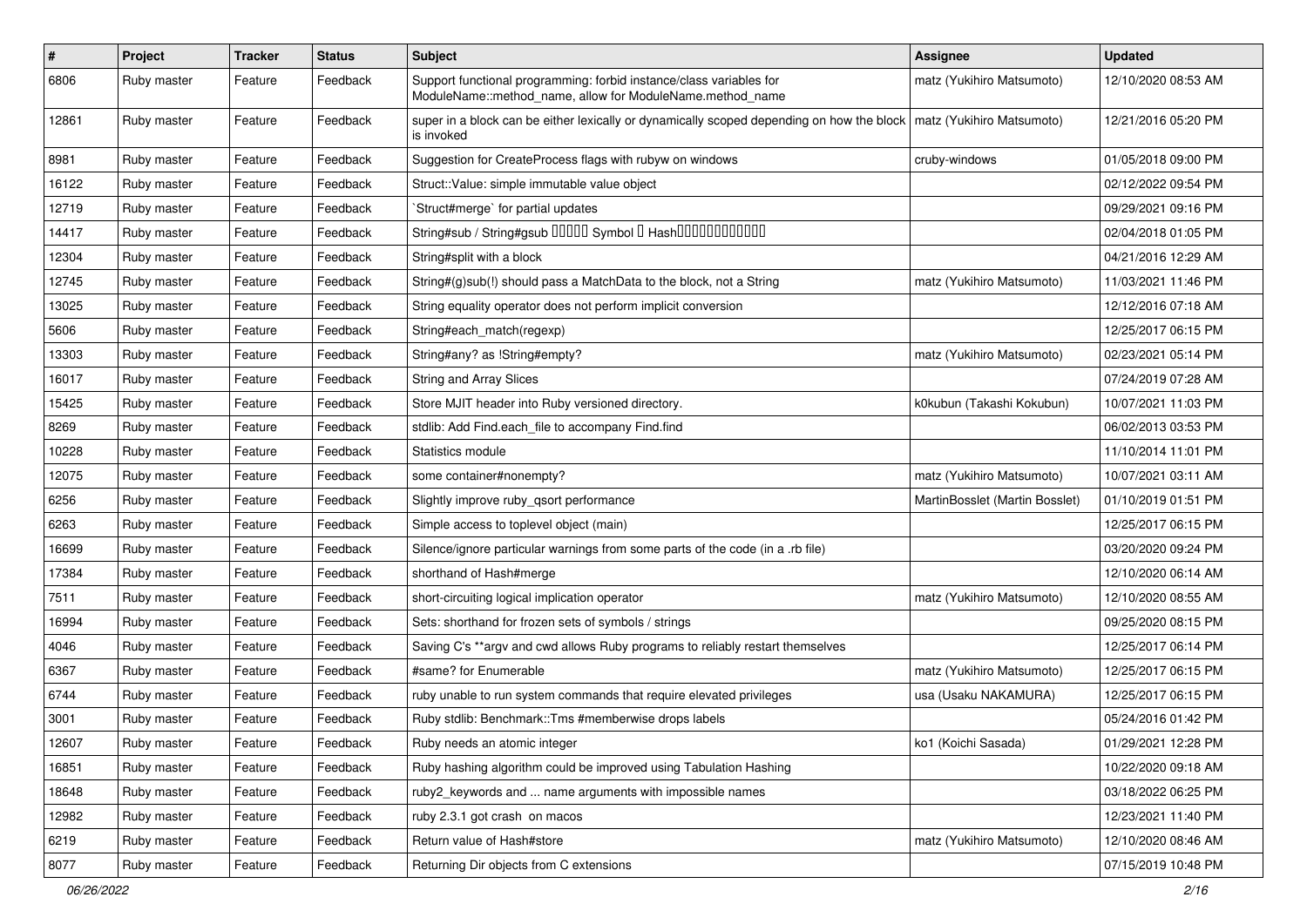| $\sharp$ | Project     | Tracker | <b>Status</b> | Subject                                                                                                   | <b>Assignee</b>           | <b>Updated</b>      |
|----------|-------------|---------|---------------|-----------------------------------------------------------------------------------------------------------|---------------------------|---------------------|
| 12399    | Ruby master | Feature | Feedback      | Restricted, safe version of `Kernel#eval`                                                                 |                           | 06/13/2017 12:24 AM |
| 6792     | Ruby master | Feature | Feedback      | request for easier system properties access                                                               |                           | 12/25/2017 06:15 PM |
| 15049    | Ruby master | Feature | Feedback      | [Request] Easily access all keyword arguments within a method                                             |                           | 10/15/2018 05:36 PM |
| 3388     | Ruby master | Feature | Feedback      | regexp support for start_with? and end_with?                                                              | naruse (Yui NARUSE)       | 12/25/2017 06:02 PM |
| 12357    | Ruby master | Feature | Feedback      | Random#initialize with a String                                                                           |                           | 05/17/2016 05:20 PM |
| 10047    | Ruby master | Feature | Feedback      | Proposal for failesafe requires                                                                           |                           | 07/17/2014 10:35 PM |
| 17721    | Ruby master | Feature | Feedback      | Proc.new should be able to contruct a lambda                                                              |                           | 12/03/2021 11:52 AM |
| 12854    | Ruby master | Feature | Feedback      | Proc#curry should return an instance of the class, not Proc                                               |                           | 10/25/2017 09:59 PM |
| 14794    | Ruby master | Feature | Feedback      | Primitive arrays (Ruby 3x3)                                                                               |                           | 12/11/2021 02:07 PM |
| 13613    | Ruby master | Feature | Feedback      | Prefer that require/require_relative/load to tell us permission error if the target file is<br>unreadable |                           | 09/25/2017 12:16 PM |
| 15606    | Ruby master | Feature | Feedback      | Precedence of $-\omega$ and $+\omega$                                                                     |                           | 02/16/2019 06:02 AM |
| 11154    | Ruby master | Feature | Feedback      | Postfix '!?' can use as the valid function identifier.                                                    |                           | 05/18/2015 04:49 PM |
| 8725     | Ruby master | Feature | Feedback      | Possibility to get a signal handler without changing it                                                   | ko1 (Koichi Sasada)       | 12/25/2017 06:15 PM |
| 10381    | Ruby master | Feature | Feedback      | Pathname#mkdir_p, Pathname#makedirs IIIII                                                                 | akr (Akira Tanaka)        | 10/15/2014 04:27 AM |
| 2149     | Ruby master | Feature | Feedback      | Pathname#include?                                                                                         | akr (Akira Tanaka)        | 03/15/2018 08:19 AM |
| 11139    | Ruby master | Feature | Feedback      | [PATCH] socket: support accept `sock_nonblock: (true false)'                                              | akr (Akira Tanaka)        | 07/02/2015 01:30 AM |
| 10351    | Ruby master | Feature | Feedback      | [PATCH] prevent CVE-2014-6277                                                                             |                           | 01/05/2018 09:01 PM |
| 8833     | Ruby master | Feature | Feedback      | [PATCH] IPAddr#pred                                                                                       | knu (Akinori MUSHA)       | 10/21/2017 05:15 PM |
| 10059    | Ruby master | Feature | Feedback      | [PATCH and SUGGEST] 0000000000000000000000000000000                                                       |                           | 09/16/2014 11:54 AM |
| 11300    | Ruby master | Feature | Feedback      | [PATCH] Add String#bin for parity with #hex and #oct.                                                     |                           | 07/23/2019 06:11 PM |
| 6697     | Ruby master | Feature | Feedback      | [PATCH] Add Kernel#Symbol conversion method like String(), Array() etc.                                   | matz (Yukihiro Matsumoto) | 12/25/2017 06:15 PM |
| 10356    | Ruby master | Feature | Feedback      | [PATCH 2/2] Remove unused internal functions                                                              |                           | 10/10/2014 05:24 AM |
| 4645     | Ruby master | Feature | Feedback      | Pass existing buffer to getsockopt                                                                        |                           | 12/25/2017 06:14 PM |
| 2715     | Ruby master | Feature | Feedback      | Optimization to avoid spawning shell in Kernel#system call should check for failure<br>conditions         |                           | 12/25/2017 06:00 PM |
| 6739     | Ruby master | Feature | Feedback      | One-line rescue statement should support specifying an exception class                                    | matz (Yukihiro Matsumoto) | 05/18/2016 12:42 AM |
| 17278    | Ruby master | Feature | Feedback      | On-demand sharing of constants for Ractor                                                                 |                           | 02/01/2021 04:24 PM |
| 5805     | Ruby master | Feature | Feedback      | object_hexid                                                                                              |                           | 12/25/2017 06:15 PM |
| 17170    | Ruby master | Feature | Feedback      | Numeric.zero, Numeric.one                                                                                 |                           | 09/16/2020 01:36 AM |
| 5521     | Ruby master | Feature | Feedback      | Numeric#rational? <sup>[]</sup> Numeric#complex? <sup>[]</sup> Numeric#float? <sup>[10]</sup>             | matz (Yukihiro Matsumoto) | 12/10/2020 08:49 AM |
| 5514     | Ruby master | Feature | Feedback      | Numeric III quotient II quotrem IIII                                                                      | matz (Yukihiro Matsumoto) | 12/10/2020 08:49 AM |
| 5522     | Ruby master | Feature | Feedback      | Numeric#finite? Numeric#infinite? INumeric#nan? IIII                                                      | mrkn (Kenta Murata)       | 12/10/2020 08:54 AM |
| 9076     | Ruby master | Feature | Feedback      | New one-argument block syntax: &.                                                                         |                           | 12/10/2020 08:53 AM |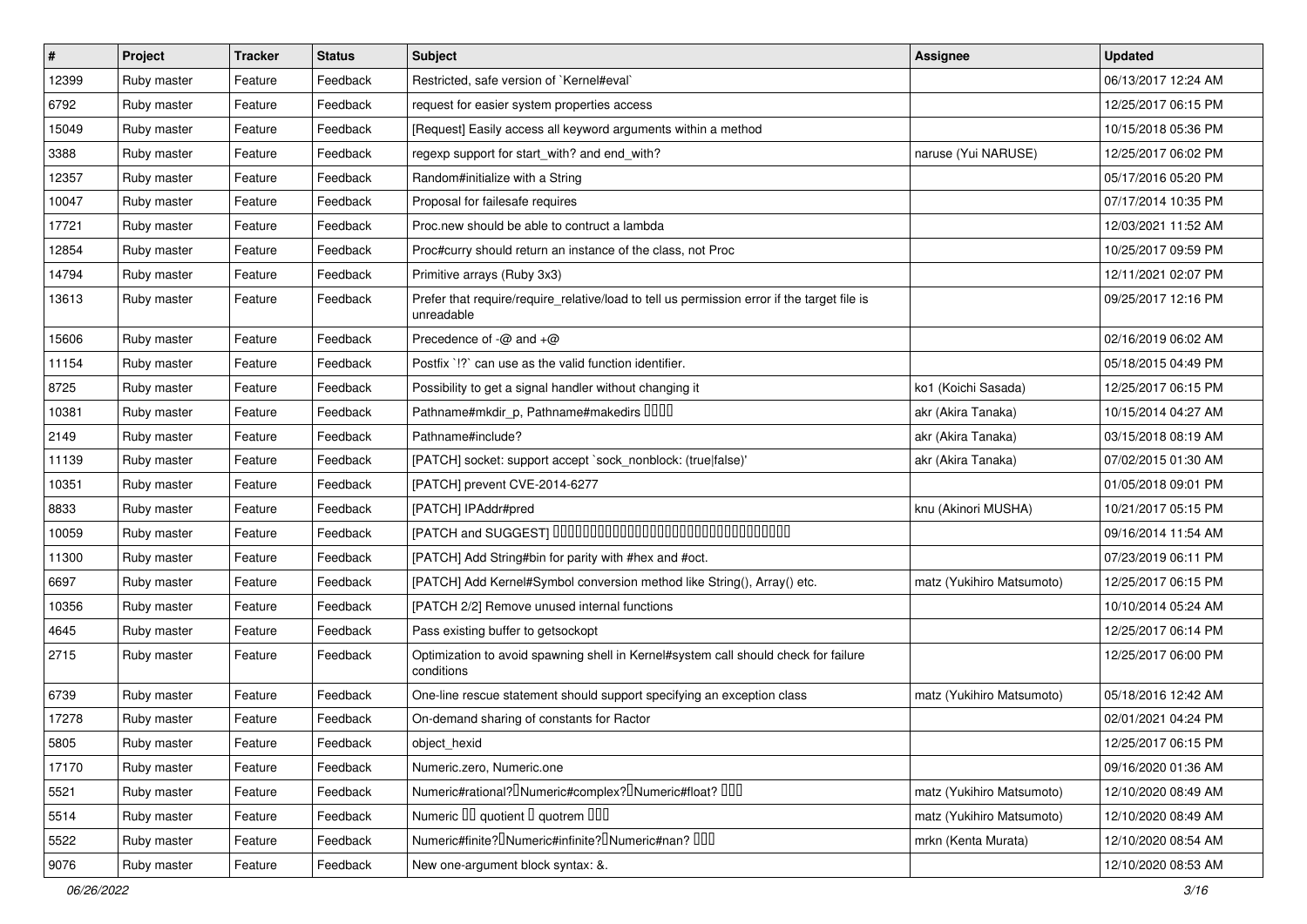| $\vert$ # | Project     | <b>Tracker</b> | <b>Status</b> | <b>Subject</b>                                                                 | <b>Assignee</b>           | <b>Updated</b>      |
|-----------|-------------|----------------|---------------|--------------------------------------------------------------------------------|---------------------------|---------------------|
| 17147     | Ruby master | Feature        | Feedback      | New method to get frozen strings from String objects                           |                           | 09/07/2020 01:41 AM |
| 9678      | Ruby master | Feature        | Feedback      | New heredoc syntax                                                             |                           | 12/23/2021 11:40 PM |
| 8863      | Ruby master | Feature        | Feedback      | New error class: UndefinedBehaviorError                                        |                           | 01/11/2014 11:09 AM |
| 7114      | Ruby master | Feature        | Feedback      | New classes: `HumanTime::LocalTime`, `HumanTime::Duration`                     |                           | 12/25/2017 06:15 PM |
| 8026      | Ruby master | Feature        | Feedback      | Need Module#prepended_modules                                                  | matz (Yukihiro Matsumoto) | 01/16/2020 06:12 AM |
| 10108     | Ruby master | Feature        | Feedback      | NameError#name and nested constants                                            |                           | 08/10/2014 04:37 AM |
| 9552      | Ruby master | Feature        | Feedback      | Module map!                                                                    |                           | 03/09/2014 05:51 AM |
| 9548      | Ruby master | Feature        | Feedback      | Module curry                                                                   |                           | 03/11/2014 02:00 PM |
| 5628      | Ruby master | Feature        | Feedback      | Module#basename                                                                | matz (Yukihiro Matsumoto) | 08/29/2020 05:01 PM |
| 11087     | Ruby master | Feature        | Feedback      | Method to retrieve {local, global, instance} variables as a Hash               | matz (Yukihiro Matsumoto) | 06/12/2015 09:13 AM |
| 12698     | Ruby master | Feature        | Feedback      | Method to delete a substring by regex match                                    |                           | 04/25/2019 01:05 PM |
| 11227     | Ruby master | Feature        | Feedback      | May it be possible to add some symbols to IO.new() ?                           |                           | 06/06/2015 03:57 AM |
| 17685     | Ruby master | Feature        | Feedback      | Marshal format for out of band buffer objects                                  |                           | 03/24/2021 07:39 AM |
| 8365      | Ruby master | Feature        | Feedback      | Make variables objects                                                         | matz (Yukihiro Matsumoto) | 08/19/2016 07:21 PM |
| 8371      | Ruby master | Feature        | Feedback      | Make some enumerators mimic arrays                                             | matz (Yukihiro Matsumoto) | 06/02/2013 04:11 PM |
| 14778     | Ruby master | Feature        | Feedback      | Make Object#dup accept a block                                                 |                           | 05/27/2018 07:52 AM |
| 16962     | Ruby master | Feature        | Feedback      | Make IO.for_fd autoclose option default to false                               |                           | 06/17/2021 06:54 AM |
| 10065     | Ruby master | Feature        | Feedback      | Make `gem env` command output valid YAML                                       | drbrain (Eric Hodel)      | 07/20/2014 10:54 PM |
| 11918     | Ruby master | Feature        | Feedback      | Make #finite? consistent with #nonzero?                                        |                           | 12/29/2015 03:28 PM |
| 6251      | Ruby master | Feature        | Feedback      | Magic comments for compile options                                             | matz (Yukihiro Matsumoto) | 08/21/2015 11:47 PM |
| 9602      | Ruby master | Feature        | Feedback      | Logic with `Enumerable#grep`                                                   | matz (Yukihiro Matsumoto) | 12/01/2019 05:23 PM |
| 8765      | Ruby master | Feature        | Feedback      | Literal for symbol with interpolation                                          |                           | 08/19/2013 10:20 PM |
| 15722     | Ruby master | Feature        | Feedback      | `Kernel#case?`                                                                 |                           | 02/29/2020 07:25 AM |
| 12242     | Ruby master | Feature        | Feedback      | Is it worth adding collision probability of SecureRandom functions in RubyDoc? |                           | 05/15/2016 07:56 AM |
| 6399      | Ruby master | Feature        | Feedback      | IO.read ignores valid open_args on Windows                                     | usa (Usaku NAKAMURA)      | 12/25/2017 06:15 PM |
| 14105     | Ruby master | Feature        | Feedback      | Introduce xor as alias for Set#^                                               | knu (Akinori MUSHA)       | 06/27/2018 10:56 AM |
| 8096      | Ruby master | Feature        | Feedback      | introduce Time.current_timestamp                                               | matz (Yukihiro Matsumoto) | 12/23/2021 11:40 PM |
| 7240      | Ruby master | Feature        | Feedback      | Inheritable #included/#extended Hooks For Modules                              |                           | 12/25/2017 06:15 PM |
| 8172      | Ruby master | Feature        | Feedback      | IndexError-returning counterparts to destructive Array methods                 |                           | 12/30/2019 07:19 PM |
| 6808      | Ruby master | Feature        | Feedback      | Implicit index for enumerations                                                |                           | 12/25/2017 06:15 PM |
| 10211     | Ruby master | Feature        | Feedback      | Implement Signal.current_trap(sig)                                             |                           | 08/09/2015 01:00 PM |
| 13000     | Ruby master | Feature        | Feedback      | Implement Set#include? with Hash#include?                                      | knu (Akinori MUSHA)       | 09/11/2020 08:18 PM |
| 11911     | Ruby master | Feature        | Feedback      | Immutable method definitions and/or static dispatch                            |                           | 01/03/2016 07:04 AM |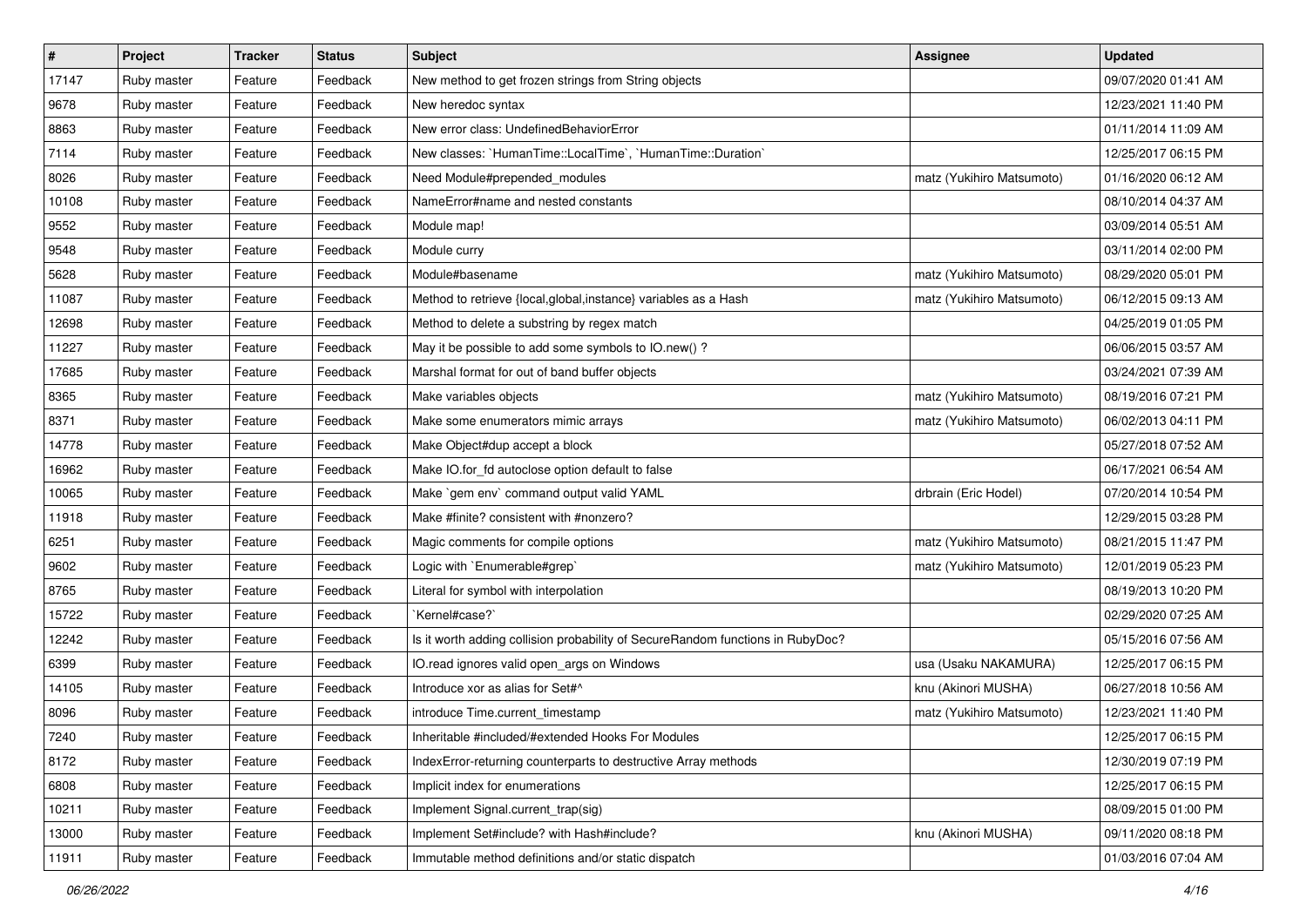| $\pmb{\#}$ | Project     | Tracker | <b>Status</b> | Subject                                                                    | <b>Assignee</b>           | <b>Updated</b>      |
|------------|-------------|---------|---------------|----------------------------------------------------------------------------|---------------------------|---------------------|
| 13923      | Ruby master | Feature | Feedback      | Idiom to release resources safely, with less indentations                  |                           | 09/26/2017 08:31 AM |
| 18336      | Ruby master | Feature | Feedback      | How to deal with Trojan Source vulnerability                               |                           | 11/23/2021 08:39 PM |
| 8707       | Ruby master | Feature | Feedback      | Hash#reverse_each                                                          | matz (Yukihiro Matsumoto) | 01/05/2018 09:00 PM |
| 7796       | Ruby master | Feature | Feedback      | Hash#keys should return a set                                              |                           | 12/10/2020 08:49 AM |
| 6118       | Ruby master | Feature | Feedback      | Hash#keys_of(values), returns related keys of given values                 | matz (Yukihiro Matsumoto) | 01/10/2019 08:16 AM |
| 10270      | Ruby master | Feature | Feedback      | Hash#insert                                                                |                           | 09/21/2014 01:01 PM |
| 17342      | Ruby master | Feature | Feedback      | Hash#fetch set                                                             |                           | 12/17/2020 05:28 AM |
| 6315       | Ruby master | Feature | Feedback      | handler to trace output of each line of code executed                      |                           | 12/25/2017 06:15 PM |
| 10131      | Ruby master | Feature | Feedback      | Greatest multiple of r not greater than x                                  |                           | 08/14/2014 07:23 AM |
| 4264       | Ruby master | Feature | Feedback      | General type coercion protocol for Ruby                                    | matz (Yukihiro Matsumoto) | 12/25/2017 06:14 PM |
| 5145       | Ruby master | Feature | Feedback      | Function extension of Array#transpose                                      |                           | 12/25/2017 06:15 PM |
| 13332      | Ruby master | Feature | Feedback      | Forwardable#def_instance_delegator nil                                     | nobu (Nobuyoshi Nakada)   | 09/25/2017 08:20 AM |
| 16021      | Ruby master | Feature | Feedback      | floor/ceil/round/truncate should accept a :step argument                   |                           | 09/19/2019 03:20 PM |
| 4712       | Ruby master | Feature | Feedback      | File.writable? inaccurate in windows                                       |                           | 12/25/2017 06:14 PM |
| 9713       | Ruby master | Feature | Feedback      | FILE return unexpected encoding - breaks Dir.glob                          | cruby-windows             | 12/10/2020 09:13 AM |
| 6507       | Ruby master | Feature | Feedback      | <b>File Literal</b>                                                        |                           | 12/25/2017 06:15 PM |
| 8168       | Ruby master | Feature | Feedback      | Feature request: support for (single) statement lambda syntax/definition   | matz (Yukihiro Matsumoto) | 01/11/2014 11:36 AM |
| 12263      | Ruby master | Feature | Feedback      | Feature request: &&. operator (shorthand for foo && foo.method)            |                           | 05/22/2016 06:03 AM |
| 10355      | Ruby master | Feature | Feedback      | Feature request: Module#prepended?(mod)                                    | matz (Yukihiro Matsumoto) | 01/05/2018 09:01 PM |
| 13166      | Ruby master | Feature | Feedback      | Feature Request: Byte Arrays for Ruby 3                                    |                           | 03/31/2017 08:04 AM |
| 9777       | Ruby master | Feature | Feedback      | Feature Proposal: Proc#to_lambda                                           |                           | 01/05/2018 09:00 PM |
| 5102       | Ruby master | Feature | Feedback      | [ext/openssl] Purpose of OpenSSL::PKCS12.new / Allow changing the password |                           | 09/13/2015 03:33 AM |
| 5103       | Ruby master | Feature | Feedback      | [ext/openssl] Object equality for objects based on ASN.1 structures        |                           | 09/13/2015 03:32 AM |
| 11529      | Ruby master | Feature | Feedback      | extensible % literal declarations                                          |                           | 09/17/2015 05:57 PM |
| 5174       | Ruby master | Feature | Feedback      | Export ruby_init_prelude()                                                 | nobu (Nobuyoshi Nakada)   | 12/25/2017 06:15 PM |
| 8912       | Ruby master | Feature | Feedback      | Exception.raise                                                            |                           | 09/16/2013 06:23 AM |
| 15123      | Ruby master | Feature | Feedback      | Enumerable#compact proposal                                                | matz (Yukihiro Matsumoto) | 10/30/2019 07:30 PM |
| 11538      | Ruby master | Feature | Feedback      | ensure variable syntax                                                     |                           | 06/06/2018 10:21 AM |
| 6793       | Ruby master | Feature | Feedback      | easier ability to "run as the currently running ruby"                      |                           | 12/25/2017 06:15 PM |
| 15632      | Ruby master | Feature | Feedback      | Dynamic method references                                                  |                           | 03/18/2019 08:24 PM |
| 8515       | Ruby master | Feature | Feedback      | don't allow irb to dump output for forever and ever                        |                           | 08/15/2014 09:20 PM |
| 8520       | Ruby master | Feature | Feedback      | Distinct to s methods for Array, Hash                                      | matz (Yukihiro Matsumoto) | 06/14/2013 12:37 AM |
| 8258       | Ruby master | Feature | Feedback      | Dir#escape_glob                                                            |                           | 12/23/2021 11:40 PM |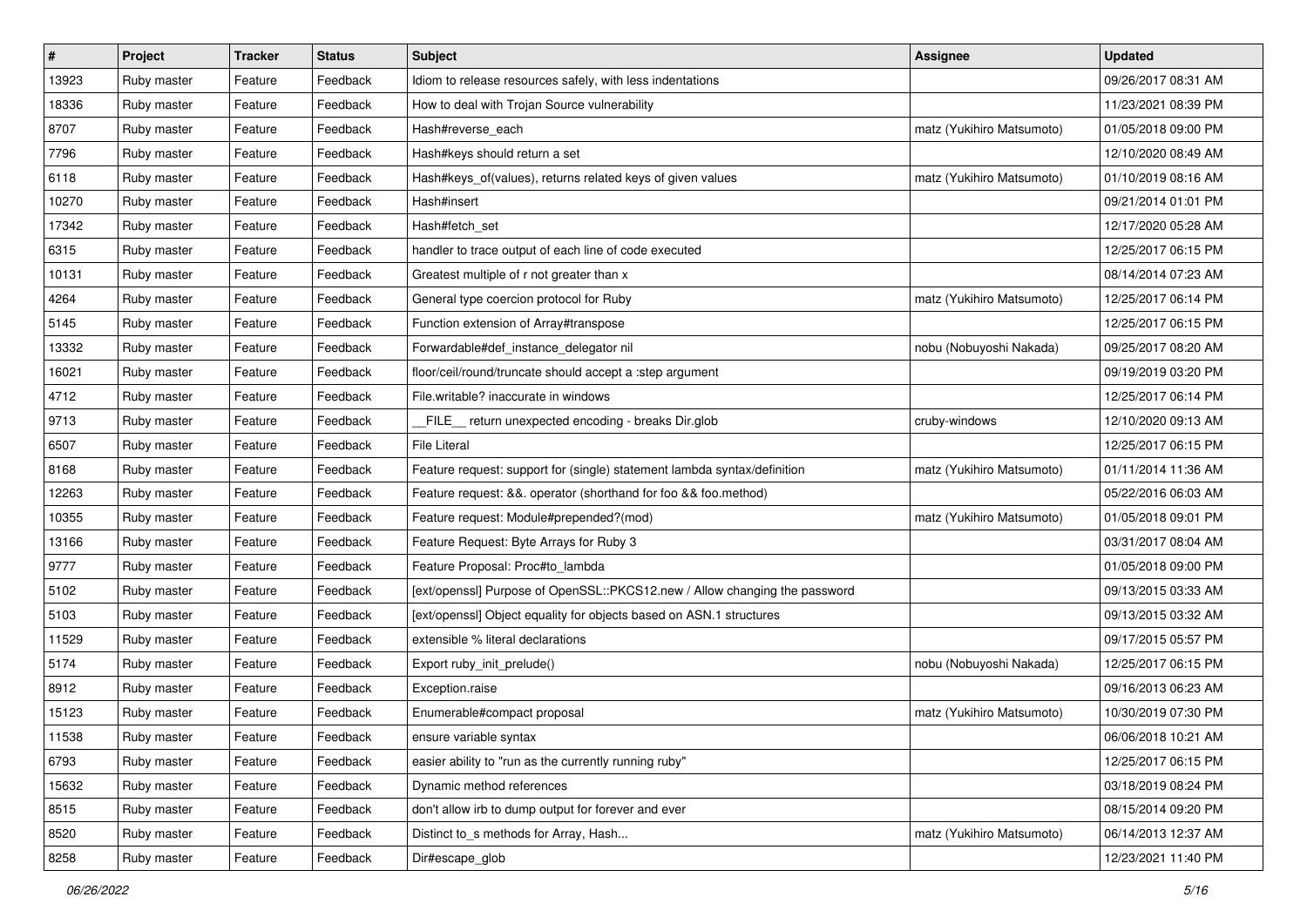| $\vert$ # | Project     | <b>Tracker</b> | <b>Status</b> | <b>Subject</b>                                                                                                       | <b>Assignee</b>           | <b>Updated</b>      |
|-----------|-------------|----------------|---------------|----------------------------------------------------------------------------------------------------------------------|---------------------------|---------------------|
| 10042     | Ruby master | Feature        | Feedback      | Deprecate postfix rescue syntax for removal in 3.0                                                                   | matz (Yukihiro Matsumoto) | 12/10/2020 08:53 AM |
| 10040     | Ruby master | Feature        | Feedback      | '%d' and '%t' shorthands for 'Date.new(*args)' and 'Time.new(*args)'                                                 |                           | 07/21/2014 03:42 AM |
| 7986      | Ruby master | Feature        | Feedback      | Custom case statement comparison method                                                                              |                           | 12/10/2020 08:50 AM |
| 6442      | Ruby master | Feature        | Feedback      | <b>CRUDify Hash class</b>                                                                                            | trans (Thomas Sawyer)     | 12/25/2017 06:15 PM |
| 8811      | Ruby master | Feature        | Feedback      | Counterpart to `Hash#key?` for `Array`                                                                               |                           | 09/04/2013 02:12 AM |
| 10018     | Ruby master | Feature        | Feedback      | Consider adding Sub-Includes as in include Foo::bar                                                                  |                           | 07/10/2014 12:49 AM |
| 13559     | Ruby master | Feature        | Feedback      | Change implementation of Feature #6721                                                                               |                           | 05/18/2017 12:31 PM |
| 15344     | Ruby master | Feature        | Feedback      | Being proactive about Ruby security                                                                                  |                           | 12/23/2021 11:40 PM |
| 6478      | Ruby master | Feature        | Feedback      | BasicObject#_class_                                                                                                  | matz (Yukihiro Matsumoto) | 12/25/2017 06:15 PM |
| 5360      | Ruby master | Feature        | Feedback      | BasicObject#binding                                                                                                  |                           | 12/25/2017 06:15 PM |
| 4147      | Ruby master | Feature        | Feedback      | Array#sample 00000000                                                                                                |                           | 11/21/2016 04:59 AM |
| 3647      | Ruby master | Feature        | Feedback      | Array#sample(n, replace=false)                                                                                       | mrkn (Kenta Murata)       | 03/11/2020 02:09 AM |
| 10254     | Ruby master | Feature        | Feedback      | Array#each and Array#map for nested arrays                                                                           |                           | 09/19/2014 07:38 PM |
| 6515      | Ruby master | Feature        | Feedback      | array.c: added method that verifies if an Array is part of another                                                   | matz (Yukihiro Matsumoto) | 12/25/2017 06:15 PM |
| 8062      | Ruby master | Feature        | Feedback      | Argument error stack trace to specify the 'called' method                                                            |                           | 12/25/2017 06:15 PM |
| 10394     | Ruby master | Feature        | Feedback      | An instance method on Enumerator that evaluates the block under with self being the<br>block variable.               |                           | 04/30/2019 11:58 AM |
| 10867     | Ruby master | Feature        | Feedback      | An ATOMIC_GET operation should be written and used.                                                                  |                           | 07/23/2019 03:13 PM |
| 12957     | Ruby master | Feature        | Feedback      | A more OO way to create lambda Procs                                                                                 |                           | 01/24/2017 08:43 PM |
| 13290     | Ruby master | Feature        | Feedback      | A method to use a hash like in a case construction                                                                   |                           | 03/13/2017 07:28 AM |
| 11997     | Ruby master | Feature        | Feedback      | A method to read a file with interpolations                                                                          |                           | 03/17/2016 01:13 PM |
| 7939      | Ruby master | Feature        | Feedback      | Alternative curry function creation                                                                                  | matz (Yukihiro Matsumoto) | 12/25/2017 06:15 PM |
| 17520     | Ruby master | Feature        | Feedback      | Allow symbols starting with number, e.g. : 2_weeks                                                                   |                           | 02/09/2021 10:36 PM |
| 10930     | Ruby master | Feature        | Feedback      | Allow splat operator to work for string interpolation                                                                |                           | 12/05/2015 04:53 AM |
| 12715     | Ruby master | Feature        | Feedback      | Allow ruby hackers to omit having to specify class or module mandatory, if they know<br>exactly what they want to do |                           | 11/25/2016 09:01 AM |
| 18280     | Ruby master | Feature        | Feedback      | Allow rb utf8 str new cstr(NULL)                                                                                     |                           | 11/11/2021 10:28 AM |
| 13207     | Ruby master | Feature        | Feedback      | Allow keyword local variable names like `class` or `for`                                                             |                           | 02/13/2017 06:22 AM |
| 10482     | Ruby master | Feature        | Feedback      | Allow ignored items to vary in `Enumerable#chunk`.                                                                   |                           | 11/11/2014 10:08 AM |
| 8396      | Ruby master | Feature        | Feedback      | Allow easier destructuring of MatchData                                                                              |                           | 06/02/2013 04:53 PM |
| 16848     | Ruby master | Feature        | Feedback      | Allow callables in \$LOAD_PATH                                                                                       |                           | 06/26/2020 02:15 PM |
| 6444      | Ruby master | Feature        | Feedback      | alias for String#index                                                                                               |                           | 12/25/2017 06:15 PM |
| 15752     | Ruby master | Feature        | Feedback      | A dedicated module for experimental features                                                                         |                           | 03/17/2021 04:38 AM |
| 12459     | Ruby master | Feature        | Feedback      | Add type coercion option to ARGV getopts arguements.                                                                 |                           | 06/06/2016 08:37 AM |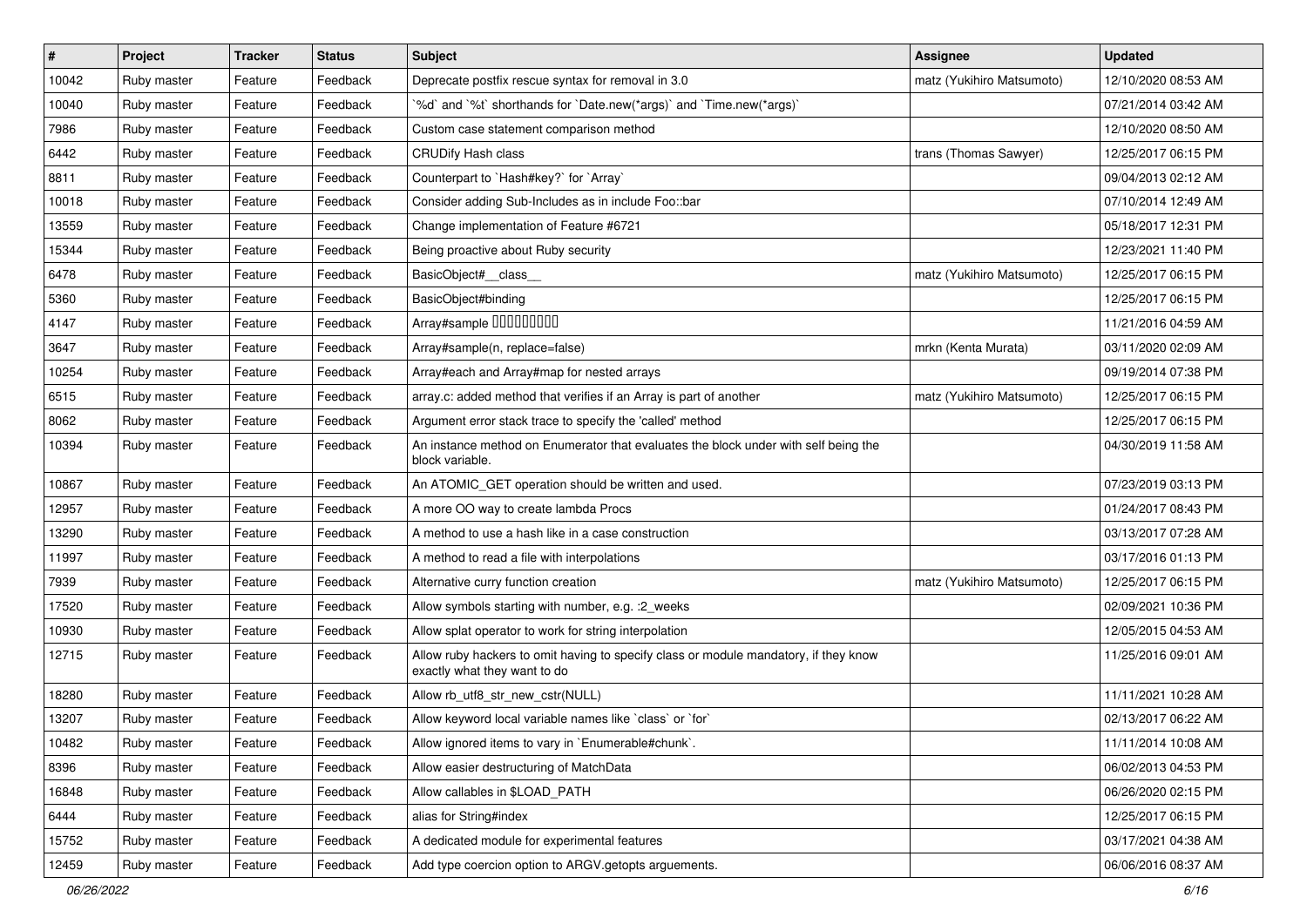| $\vert$ # | Project     | <b>Tracker</b> | <b>Status</b> | Subject                                                                                                                    | Assignee                            | <b>Updated</b>      |
|-----------|-------------|----------------|---------------|----------------------------------------------------------------------------------------------------------------------------|-------------------------------------|---------------------|
| 8027      | Ruby master | Feature        | Feedback      | add the possibility to raise an exception in #included, #extended, #prepended, #inherited<br>and break the calling feature |                                     | 06/02/2013 03:22 PM |
| 9064      | Ruby master | Feature        | Feedback      | Add support for packages, like in Java                                                                                     | matz (Yukihiro Matsumoto)           | 07/29/2014 02:07 AM |
| 9960      | Ruby master | Feature        | Feedback      | Add support for GNU --long options                                                                                         |                                     | 06/21/2014 02:06 AM |
| 12964     | Ruby master | Feature        | Feedback      | Add sub? and gsub? method to string class.                                                                                 |                                     | 11/22/2016 10:13 AM |
| 12744     | Ruby master | Feature        | Feedback      | Add str. reverse each char and str. reverse chars                                                                          |                                     | 09/16/2016 10:41 AM |
| 15771     | Ruby master | Feature        | Feedback      | Add `String#split` option to set `split_type string` with a single space separator                                         |                                     | 05/27/2020 09:19 PM |
| 8573      | Ruby master | Feature        | Feedback      | Add String#format method(not an alias of String#%)                                                                         |                                     | 04/18/2018 09:59 AM |
| 13683     | Ruby master | Feature        | Feedback      | Add strict Enumerable#single                                                                                               |                                     | 09/02/2021 05:52 PM |
| 11484     | Ruby master | Feature        | Feedback      | add output offset for readpartial/read_nonblock/etc                                                                        | matz (Yukihiro Matsumoto)           | 09/25/2017 07:28 AM |
| 13677     | Ruby master | Feature        | Feedback      | Add more details to error "Name or service not known (SocketError)"                                                        |                                     | 04/01/2019 09:12 AM |
| 14116     | Ruby master | Feature        | Feedback      | Add Matrix #exponentiate method as Matlab's exp                                                                            | marcandre (Marc-Andre<br>Lafortune) | 11/20/2017 06:52 AM |
| 6737      | Ruby master | Feature        | Feedback      | Add Hash#read and alias as #[].                                                                                            |                                     | 12/25/2017 06:15 PM |
| 3356      | Ruby master | Feature        | Feedback      | Add GetShortPathName to ruby                                                                                               | usa (Usaku NAKAMURA)                | 01/21/2016 02:27 PM |
| 7652      | Ruby master | Feature        | Feedback      | Add FreeMiNT support to Ruby                                                                                               | nobu (Nobuyoshi Nakada)             | 12/25/2017 06:15 PM |
| 11824     | Ruby master | Feature        | Feedback      | Add Enumerator#to_ary for added implicit behavior                                                                          |                                     | 12/15/2015 09:48 PM |
| 8422      | Ruby master | Feature        | Feedback      | add Enumerable#reverse_sort and Enumerable#reverse_sort_by                                                                 |                                     | 06/14/2013 03:19 AM |
| 8421      | Ruby master | Feature        | Feedback      | add Enumerable#find_map and Enumerable#find_all_map                                                                        |                                     | 11/29/2020 11:40 PM |
| 5644      | Ruby master | Feature        | Feedback      | add Enumerable#exclude? antonym                                                                                            | matz (Yukihiro Matsumoto)           | 12/25/2017 06:15 PM |
| 13588     | Ruby master | Feature        | Feedback      | Add Encoding#min_char_size, #max_char_size, #minmax_char_size                                                              |                                     | 05/29/2017 07:51 AM |
| 17265     | Ruby master | Feature        | Feedback      | Add `Bool` module                                                                                                          | matz (Yukihiro Matsumoto)           | 10/26/2020 09:44 AM |
| 12481     | Ruby master | Feature        | Feedback      | Add Array#view to allow opt-in copy-on-write sharing of Array contents                                                     |                                     | 07/19/2016 09:08 AM |
| 16428     | Ruby master | Feature        | Feedback      | Add Array#uniq?, Enumerable#uniq?                                                                                          |                                     | 08/14/2021 06:12 AM |
| 6727      | Ruby master | Feature        | Feedback      | Add Array#rest (with implementation)                                                                                       | matz (Yukihiro Matsumoto)           | 08/14/2019 08:51 AM |
| 15612     | Ruby master | Feature        | Feedback      | A construct to restrict the scope of local variables                                                                       |                                     | 02/20/2019 01:55 AM |
| 12133     | Ruby master | Feature        | Feedback      | Ability to exclude start when defining a range                                                                             |                                     | 04/07/2021 06:49 AM |
| 12042     | Ruby master | Feature        | Feedback      | A better interface that returns a list of local variables available where the exception is<br>raised                       |                                     | 02/03/2016 05:10 AM |
| 16953     | Ruby master | <b>Bug</b>     | Feedback      | Windows bash bin files removed in master                                                                                   |                                     | 10/15/2021 01:57 AM |
| 11410     | Ruby master | <b>Bug</b>     | Feedback      | Win32 Registry enumeration performs unnecessary string re-encoding which cause<br>UndefinedConversionError exceptions      |                                     | 08/13/2015 06:57 AM |
| 9208      | Ruby master | <b>Bug</b>     | Feedback      | Win32 ANSI color no longer works since revision 43331                                                                      | nobu (Nobuyoshi Nakada)             | 06/17/2022 09:35 AM |
| 18613     | Ruby master | Bug            | Feedback      | Voluntary wanted: Some signal-related tests fail on FreeBSD 13                                                             | knu (Akinori MUSHA)                 | 05/30/2022 01:43 AM |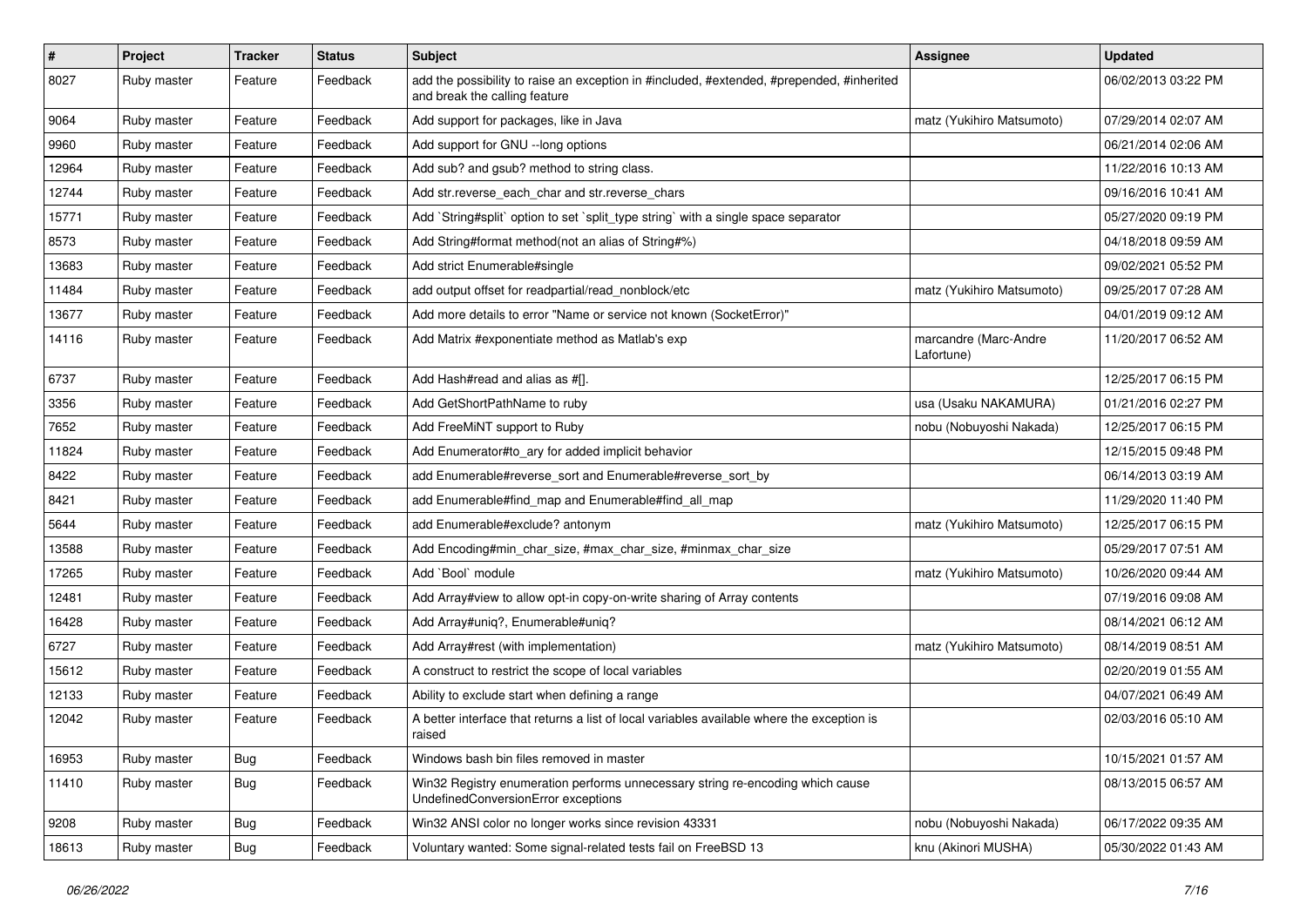| $\vert$ # | Project     | <b>Tracker</b> | <b>Status</b> | <b>Subject</b>                                                                                                         | <b>Assignee</b>            | <b>Updated</b>      |
|-----------|-------------|----------------|---------------|------------------------------------------------------------------------------------------------------------------------|----------------------------|---------------------|
| 17132     | Ruby master | Bug            | Feedback      | vcs.rb doesn't detect git submodules as vcs                                                                            |                            | 08/31/2020 11:31 AM |
| 9414      | Ruby master | <b>Bug</b>     | Feedback      | strftime returns incorrectly encoded string                                                                            | nobu (Nobuyoshi Nakada)    | 01/05/2018 09:00 PM |
| 17765     | Ruby master | <b>Bug</b>     | Feedback      | Segmentation fault when calling String#gsub                                                                            |                            | 12/02/2021 06:57 PM |
| 18750     | Ruby master | <b>Bug</b>     | Feedback      | Segmentation fault on SIGINT when waiting in TracePoint handler                                                        |                            | 04/29/2022 10:47 AM |
| 18607     | Ruby master | <b>Bug</b>     | Feedback      | Ruby 2.7.5 fails to configure on macOS Monterey on mac with M1 Pro                                                     |                            | 03/04/2022 01:08 PM |
| 18785     | Ruby master | <b>Bug</b>     | Feedback      | RbConfig::MAKEFILE_CONFIG["warnflags"] contains "-Wno-cast-function-type" which is<br>not compatible with clang 13.0.0 |                            | 05/25/2022 06:39 PM |
| 18430     | Ruby master | Bug            | Feedback      | Raspberry Pi 3.0.3 Compile Issue                                                                                       |                            | 12/28/2021 12:46 AM |
| 18811     | Ruby master | <b>Bug</b>     | Feedback      | PTY I/O not working on AIX 7.x                                                                                         | kanemoto (Yutaka Kanemoto) | 06/07/2022 07:18 AM |
| 18876     | Ruby master | <b>Bug</b>     | Feedback      | OpenSSL is not available with `--with-openssl-dir`                                                                     |                            | 06/24/2022 03:31 AM |
| 14884     | Ruby master | <b>Bug</b>     | Feedback      | msys2 mingw32 'rake' has unexpected text at top of file                                                                |                            | 07/04/2018 11:20 PM |
| 11779     | Ruby master | Bug            | Feedback      | Module#using does not make sense as a method                                                                           | matz (Yukihiro Matsumoto)  | 06/17/2021 09:58 AM |
| 4434      | Ruby master | <b>Bug</b>     | Feedback      |                                                                                                                        | sorah (Sorah Fukumori)     | 12/25/2017 06:14 PM |
| 12440     | Ruby master | <b>Bug</b>     | Feedback      | make test-all is not working on cygwin                                                                                 | cruby-cygwin               | 05/19/2022 08:20 AM |
| 15787     | Ruby master | Bug            | Feedback      | LoadError by EPERM on read-only volume                                                                                 |                            | 12/29/2019 06:46 AM |
| 17008     | Ruby master | Bug            | Feedback      | JIT enabled on Windows can cause constant conhost pop-ups                                                              | k0kubun (Takashi Kokubun)  | 07/03/2020 08:29 PM |
| 14434     | Ruby master | <b>Bug</b>     | Feedback      | IO#reopen fails after EPIPE                                                                                            |                            | 06/09/2022 05:33 AM |
| 17656     | Ruby master | Bug            | Feedback      | Improper functions shown in C level backtrace information                                                              |                            | 06/09/2022 08:40 AM |
| 9921      | Ruby master | Bug            | Feedback      | gmtime_r, win32.h, and <string></string>                                                                               |                            | 06/10/2022 05:39 AM |
| 13220     | Ruby master | Bug            | Feedback      | Enhance support of Unicode strings manipulation                                                                        |                            | 06/14/2019 08:58 PM |
| 18049     | Ruby master | Bug            | Feedback      | Cannot build ruby-3.0.2 on NetBSD                                                                                      |                            | 08/01/2021 12:36 AM |
| 10213     | Ruby master | <b>Bug</b>     | Feedback      | bundled gems ignored by make install                                                                                   | hsbt (Hiroshi SHIBATA)     | 06/10/2022 09:55 AM |
| 16143     | Ruby master | Bug            | Feedback      | BOM UTF-8 is not removed after rewind                                                                                  |                            | 06/09/2022 06:51 AM |
| 8973      | Ruby master | <b>Bug</b>     | Feedback      | Allow to configure archlibdir for multiarch                                                                            | nobu (Nobuyoshi Nakada)    | 06/16/2022 08:22 AM |
| 18081     | Ruby master | Bug            | Feedback      | addr2line.c: Wrong section for `DW_AT_ranges`                                                                          |                            | 06/09/2022 09:19 AM |
| 18121     | Ruby master | <b>Bug</b>     | Feedback      | addr2line.c: Endianness                                                                                                |                            | 06/09/2022 09:13 AM |
| 18123     | Ruby master | Bug            | Feedback      | addr2line.c: Define `SHF_COMPRESSED`                                                                                   |                            | 06/09/2022 09:11 AM |
| 12911     | Ruby master | Misc           | Assigned      | Translate docs                                                                                                         |                            | 11/24/2021 04:52 AM |
| 17662     | Ruby master | Misc           | Assigned      | The heredoc pattern used in tests does not syntax highlight correctly in many editors                                  | nobu (Nobuyoshi Nakada)    | 06/30/2021 12:54 PM |
| 16025     | Ruby master | Misc           | Assigned      | 'st_check_for_sizeof_st_index_t' declared as array with a negative size (emscripten)                                   | nobu (Nobuyoshi Nakada)    | 07/30/2019 11:20 AM |
| 16747     | Ruby master | Misc           | Assigned      | Repository reorganization request                                                                                      | nobu (Nobuyoshi Nakada)    | 05/22/2020 01:30 PM |
| 18371     | Ruby master | Misc           | Assigned      | Release branches (release information in general)                                                                      | naruse (Yui NARUSE)        | 03/23/2022 10:32 PM |
| 17376     | Ruby master | Misc           | Assigned      | Reduce number of GitHub Actions                                                                                        | shyouhei (Shyouhei Urabe)  | 12/10/2020 11:50 AM |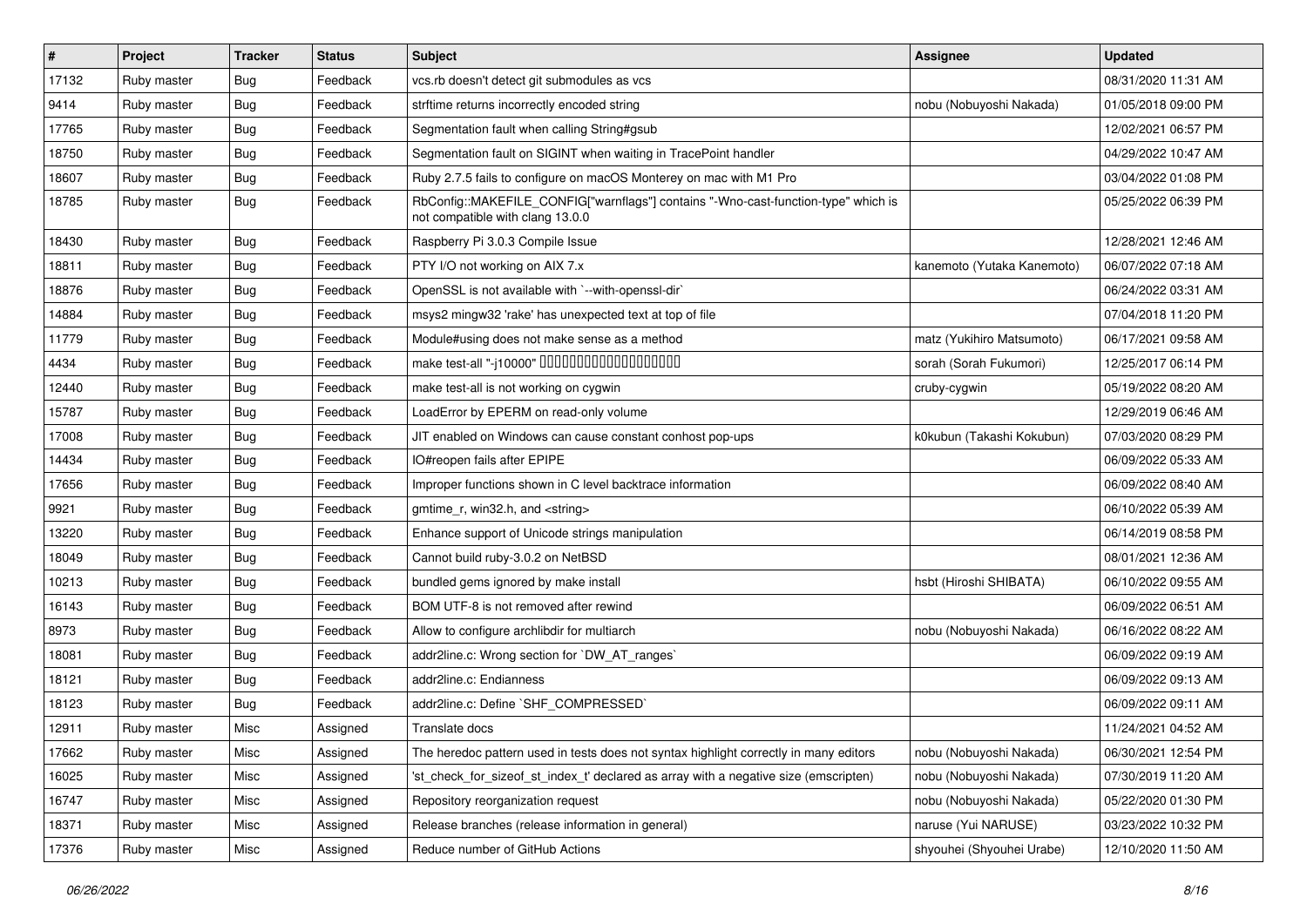| $\vert$ # | Project     | <b>Tracker</b> | <b>Status</b> | Subject                                                                                                                                          | <b>Assignee</b>              | <b>Updated</b>      |
|-----------|-------------|----------------|---------------|--------------------------------------------------------------------------------------------------------------------------------------------------|------------------------------|---------------------|
| 10791     | Ruby master | Misc           | Assigned      | [PATCH 1/1] Remove unnecessary passing value from doc for Observable                                                                             |                              | 08/10/2018 10:51 AM |
| 16124     | Ruby master | Misc           | Assigned      | Let the transient heap belong to objspace                                                                                                        | ko1 (Koichi Sasada)          | 11/18/2019 08:48 AM |
| 16512     | Ruby master | Misc           | Assigned      | Improving `www.ruby-lang.org` reference by merging with `rubyreferences.github.io`                                                               | zverok (Victor Shepelev)     | 02/01/2022 12:28 PM |
| 15806     | Ruby master | Misc           | Assigned      | Explicitly initialise encodings on init to remove branches on encoding lookup                                                                    | nobu (Nobuyoshi Nakada)      | 08/29/2019 04:29 AM |
| 13622     | Ruby master | Misc           | Assigned      | Documentation missing                                                                                                                            | stomar (Marcus Stollsteimer) | 06/03/2017 07:27 AM |
| 16630     | Ruby master | Misc           | Assigned      | Deprecate pub/ruby/*snapshot* and use pub/ruby/snapshot/* instead                                                                                | matz (Yukihiro Matsumoto)    | 02/27/2020 09:52 AM |
| 9136      | Ruby master | Misc           | Assigned      | Deprecated Enumerator.new(object, method) bad for BasicObject                                                                                    | zzak (Zachary Scott)         | 11/23/2013 03:58 AM |
| 16805     | Ruby master | Misc           | Assigned      | Coroutine's license is unclear                                                                                                                   | ReiOdaira (Rei Odaira)       | 07/01/2021 10:09 PM |
| 10560     | Ruby master | Misc           | Assigned      | confusion between $x=x+y$ , $x+=y$ , x.concat(y) and y.each{ $ z $ x< <z}< td=""><td>zzak (Zachary Scott)</td><td>01/05/2018 09:02 PM</td></z}<> | zzak (Zachary Scott)         | 01/05/2018 09:02 PM |
| 15487     | Ruby master | Misc           | Assigned      | Clarify default gems maintanance policy                                                                                                          | hsbt (Hiroshi SHIBATA)       | 12/30/2018 08:42 PM |
| 17720     | Ruby master | Misc           | Assigned      | Cirrus CI to check non-x86_64 architecture cases by own machines                                                                                 | jaruga (Jun Aruga)           | 09/26/2021 10:24 AM |
| 14917     | Ruby master | Misc           | Assigned      | Add RDoc documents to tar ball                                                                                                                   | aycabta (aycabta.)           | 07/21/2018 09:29 AM |
| 9816      | Ruby master | Feature        | Assigned      | 00000000000000000000                                                                                                                             | matz (Yukihiro Matsumoto)    | 10/28/2014 08:29 AM |
| 6613      | Ruby master | Feature        | Assigned      | VT_RECORD, IRecordInfo Support in WIN32OLE                                                                                                       | suke (Masaki Suketa)         | 12/25/2017 06:15 PM |
| 17355     | Ruby master | Feature        | Assigned      | Using same set of names in or-patterns (pattern matching with $Foo(x)   Bar(x)$ )                                                                | ktsj (Kazuki Tsujimoto)      | 09/13/2021 09:11 AM |
| 12653     | Ruby master | Feature        | Assigned      | Use wide WinAPI for rb_w32_getcwd                                                                                                                | usa (Usaku NAKAMURA)         | 09/12/2016 06:35 AM |
| 13047     | Ruby master | Feature        | Assigned      | Use String literal instead of `String#+` for multiline pretty-printing of multiline strings                                                      | akr (Akira Tanaka)           | 02/22/2017 07:09 AM |
| 16027     | Ruby master | Feature        | Assigned      | Update Ruby's dtrace / USDT API to match what is exposed via the TracePoint API                                                                  | ko1 (Koichi Sasada)          | 08/03/2019 02:41 AM |
| 11625     | Ruby master | Feature        | Assigned      | Unlock GVL for SHA1 calculations                                                                                                                 |                              | 09/25/2018 11:26 AM |
| 17363     | Ruby master | Feature        | Assigned      | Timeouts                                                                                                                                         | ko1 (Koichi Sasada)          | 05/14/2022 09:06 AM |
| 6694      | Ruby master | Feature        | Assigned      | Thread.new without block.                                                                                                                        | ko1 (Koichi Sasada)          | 12/25/2017 06:15 PM |
| 9755      | Ruby master | Feature        | Assigned      | Thread::Backtrace::Location#defined_class                                                                                                        | ko1 (Koichi Sasada)          | 04/18/2014 09:22 AM |
| 4592      | Ruby master | Feature        | Assigned      | Tempfile0000000                                                                                                                                  | matz (Yukihiro Matsumoto)    | 12/25/2017 06:14 PM |
| 3953      | Ruby master | Feature        | Assigned      | TCPSocket / UDPSocket do not accept IPAddr objects.                                                                                              | knu (Akinori MUSHA)          | 12/25/2017 06:14 PM |
| 5825      | Ruby master | Feature        | Assigned      | Sweet instance var assignment in the object initializer                                                                                          | matz (Yukihiro Matsumoto)    | 12/10/2020 08:53 AM |
| 9830      | Ruby master | Feature        | Assigned      | Support for GOST private/public keys                                                                                                             |                              | 09/13/2015 03:10 AM |
| 8263      | Ruby master | Feature        | Assigned      | Support discovering yield state of individual Fibers                                                                                             | ko1 (Koichi Sasada)          | 12/23/2021 11:40 PM |
| 17638     | Ruby master | Feature        | Assigned      | Support backtracing with the libbacktrace library                                                                                                | naruse (Yui NARUSE)          | 03/05/2021 03:40 PM |
| 7349      | Ruby master | Feature        | Assigned      | Struct#inspect needs more meaningful output                                                                                                      | matz (Yukihiro Matsumoto)    | 12/25/2017 06:15 PM |
| 5558      | Ruby master | Feature        | Assigned      | String#% strange arity errors                                                                                                                    | matz (Yukihiro Matsumoto)    | 12/25/2017 06:15 PM |
| 6802      | Ruby master | Feature        | Assigned      | String#scan should have equivalent yielding MatchData                                                                                            | matz (Yukihiro Matsumoto)    | 12/25/2017 06:15 PM |
| 11028     | Ruby master | Feature        | Assigned      | standalone running single file ( zipped archives of ruby code) running **without<br>installation** using "gem install "                          | matz (Yukihiro Matsumoto)    | 04/04/2015 01:44 AM |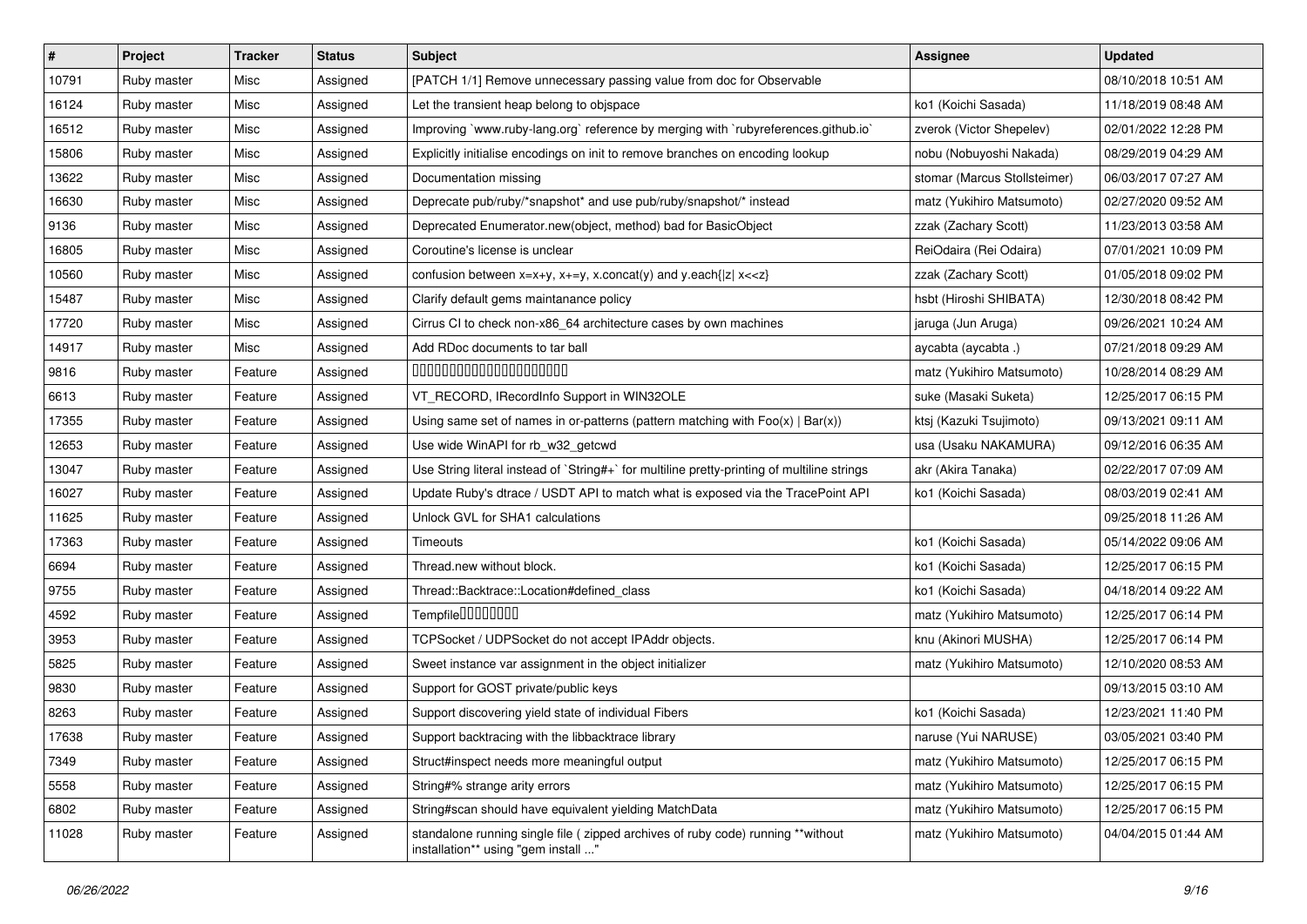| $\sharp$ | Project     | <b>Tracker</b> | <b>Status</b> | Subject                                                                                          | <b>Assignee</b>                       | <b>Updated</b>      |
|----------|-------------|----------------|---------------|--------------------------------------------------------------------------------------------------|---------------------------------------|---------------------|
| 6133     | Ruby master | Feature        | Assigned      | SSLSocket <sup>[</sup> shutdown <sup>[101]</sup>                                                 |                                       | 09/13/2015 03:22 AM |
| 14737    | Ruby master | Feature        | Assigned      | Split default gems into separate directory structure                                             | hsbt (Hiroshi SHIBATA)                | 09/02/2020 06:00 PM |
| 15281    | Ruby master | Feature        | Assigned      | Speed up Set#intersect with size check.                                                          | knu (Akinori MUSHA)                   | 08/11/2020 02:43 AM |
| 12639    | Ruby master | Feature        | Assigned      | Speed up require in RubyGems by 5x                                                               | hsbt (Hiroshi SHIBATA)                | 07/26/2018 02:12 AM |
| 12676    | Ruby master | Feature        | Assigned      | Significant performance increase, and code conciseness, for prime_division method in<br>prime.rb | marcandre (Marc-Andre<br>Lafortune)   | 11/18/2016 03:46 PM |
| 6841     | Ruby master | Feature        | Assigned      | Shorthand for Assigning Return Value of Method to Self                                           | matz (Yukihiro Matsumoto)             | 12/10/2020 08:53 AM |
| 17339    | Ruby master | Feature        | Assigned      | Semantic grouping with BigDecimal#to_s                                                           | mrkn (Kenta Murata)                   | 12/20/2021 12:39 PM |
| 5741     | Ruby master | Feature        | Assigned      | Secure Erasure of Passwords                                                                      | matz (Yukihiro Matsumoto)             | 12/25/2017 06:15 PM |
| 14922    | Ruby master | Feature        | Assigned      | Resolv getaddresses ignores AAAA records for IPv6                                                | akr (Akira Tanaka)                    | 11/13/2020 04:01 AM |
| 5643     | Ruby master | Feature        | Assigned      | require/load options and binding option                                                          | matz (Yukihiro Matsumoto)             | 12/25/2017 06:15 PM |
| 6445     | Ruby master | Feature        | Assigned      | request for default length/position on string index                                              | matz (Yukihiro Matsumoto)             | 12/25/2017 06:15 PM |
| 6265     | Ruby master | Feature        | Assigned      | Remove 'useless' 'concatenation' syntax                                                          | naruse (Yui NARUSE)                   | 08/10/2016 02:36 AM |
| 6354     | Ruby master | Feature        | Assigned      | Remove escape (break/return/redo/next support) from class/module scope                           | matz (Yukihiro Matsumoto)             | 12/25/2017 06:15 PM |
| 16963    | Ruby master | Feature        | Assigned      | Remove English.rb from Ruby 2.8/3.0                                                              | hsbt (Hiroshi SHIBATA)                | 06/19/2020 09:48 AM |
| 18571    | Ruby master | Feature        | Assigned      | Removed the bundled sources from release package after Ruby 3.2                                  | hsbt (Hiroshi SHIBATA)                | 03/28/2022 06:23 AM |
| 13129    | Ruby master | Feature        | Assigned      | Refinements cannot refine method_missing and respond_to_missing?                                 | matz (Yukihiro Matsumoto)             | 07/03/2021 10:45 PM |
| 1644     | Ruby master | Feature        | Assigned      | recv on inherited socket wrapped in TCPSocket does not read data, on Windows                     | cruby-windows                         | 12/10/2020 08:45 AM |
| 7488     | Ruby master | Feature        | Assigned      | Receiving object_id in object creation probes                                                    | tenderlovemaking (Aaron<br>Patterson) | 12/25/2017 06:15 PM |
| 6047     | Ruby master | Feature        | Assigned      | read_all: Grow buffer exponentially in generic case                                              |                                       | 09/13/2015 03:19 AM |
| 6769     | Ruby master | Feature        | Assigned      | rbinstall.rb: install both src and batch files separetely                                        | nobu (Nobuyoshi Nakada)               | 10/30/2015 12:38 PM |
| 7580     | Ruby master | Feature        | Assigned      | Range translation                                                                                | matz (Yukihiro Matsumoto)             | 06/11/2018 09:51 AM |
| 6317     | Ruby master | Feature        | Assigned      | Range#cover?000000Range00000000000000000000                                                      | matz (Yukihiro Matsumoto)             | 12/25/2017 06:15 PM |
| 5781     | Ruby master | Feature        | Assigned      | Query attributes (attribute methods ending in `?` mark)                                          | matz (Yukihiro Matsumoto)             | 01/10/2020 06:34 AM |
| 10637    | Ruby master | Feature        | Assigned      | Puppet orchestration on vagrant fails with Error: Non-HTTP proxy URI                             | akr (Akira Tanaka)                    | 09/23/2020 10:23 PM |
| 14397    | Ruby master | Feature        | Assigned      | public, protected and private should return their arguments instead of self                      | matz (Yukihiro Matsumoto)             | 12/10/2018 07:08 AM |
| 8164     | Ruby master | Feature        | Assigned      | Public/Private                                                                                   | matz (Yukihiro Matsumoto)             | 12/10/2020 08:50 AM |
| 4824     | Ruby master | Feature        | Assigned      | Provide method Kernel#executed?                                                                  | matz (Yukihiro Matsumoto)             | 03/05/2018 04:57 AM |
| 6648     | Ruby master | Feature        | Assigned      | Provide a standard API for retrieving all command-line flags passed to Ruby                      | matz (Yukihiro Matsumoto)             | 12/25/2017 06:15 PM |
| 8271     | Ruby master | Feature        | Assigned      | Proposal for moving to a more visible, formal process for feature requests                       | matz (Yukihiro Matsumoto)             | 12/23/2021 11:40 PM |
| 16461    | Ruby master | Feature        | Assigned      | Proc#using                                                                                       | matz (Yukihiro Matsumoto)             | 12/10/2020 09:10 AM |
| 6012     | Ruby master | Feature        | Assigned      | Proc#source location also return the column                                                      | nobu (Nobuyoshi Nakada)               | 02/12/2019 07:49 AM |
| 5007     | Ruby master | Feature        | Assigned      | Proc#call_under: Unifying instance_eval and instance_exec                                        | matz (Yukihiro Matsumoto)             | 04/19/2018 07:57 AM |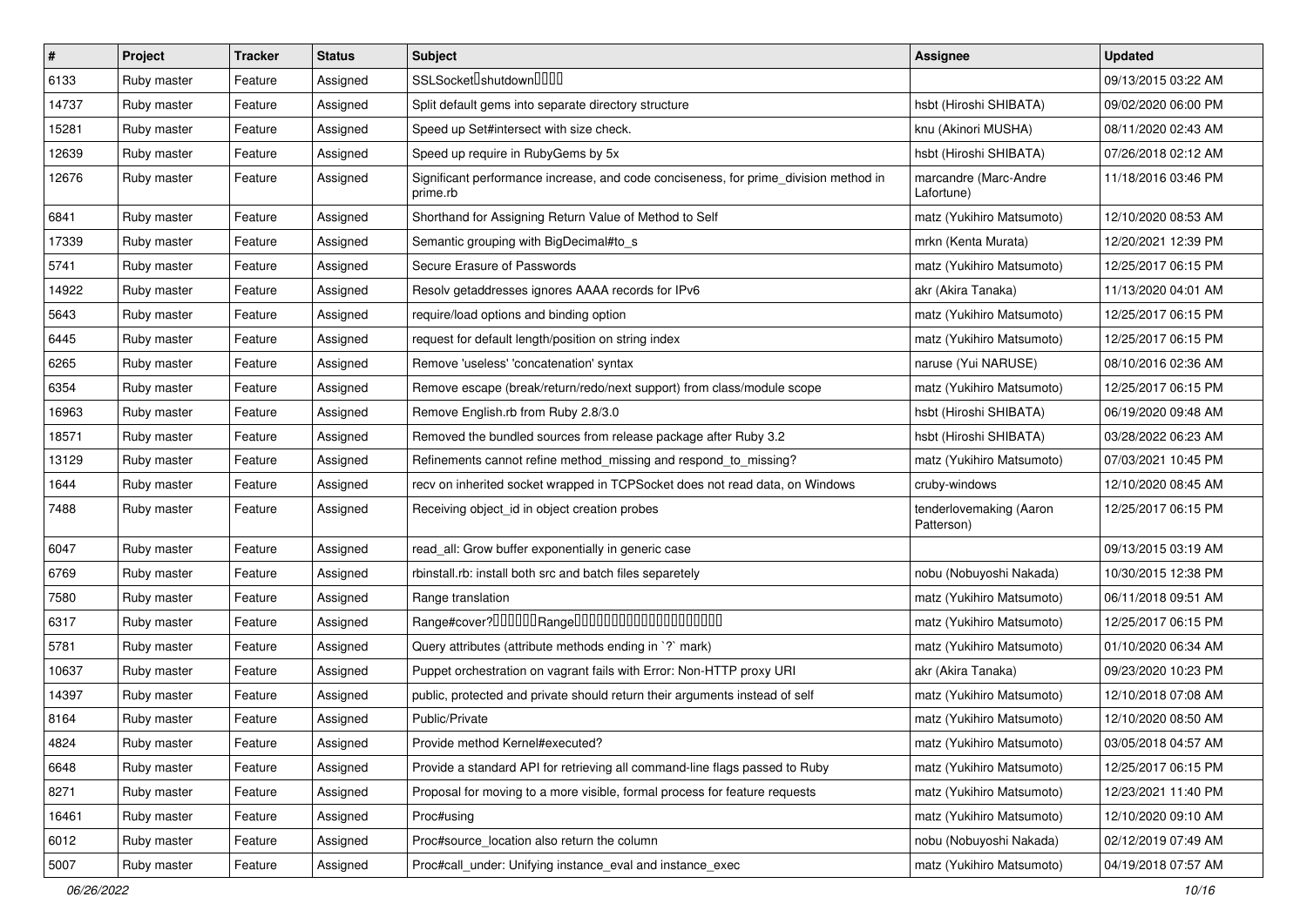| $\vert$ # | Project     | <b>Tracker</b> | <b>Status</b> | Subject                                                                                                          | <b>Assignee</b>            | <b>Updated</b>      |
|-----------|-------------|----------------|---------------|------------------------------------------------------------------------------------------------------------------|----------------------------|---------------------|
| 12354     | Ruby master | Feature        | Assigned      | PKey::EC Can't output public key pem when private key exists                                                     | rhenium (Kazuki Yamaguchi) | 07/24/2019 10:57 PM |
| 7412      | Ruby master | Feature        | Assigned      | Pathname#relative_path_from does not support mixed directory separators on windows                               | akr (Akira Tanaka)         | 01/05/2018 09:00 PM |
| 15239     | Ruby master | Feature        | Assigned      | [patch] test-spec win32ole                                                                                       | suke (Masaki Suketa)       | 12/29/2019 01:04 PM |
| 2294      | Ruby master | Feature        | Assigned      | [PATCH] ruby_bind_stack() to embed Ruby in coroutine                                                             | ko1 (Koichi Sasada)        | 01/05/2018 09:00 PM |
| 10459     | Ruby master | Feature        | Assigned      | [PATCH] rfc3339 method for Time                                                                                  | akr (Akira Tanaka)         | 05/21/2015 08:14 AM |
| 8460      | Ruby master | Feature        | Assigned      | PATCH: optparse: add keep_unknown option                                                                         | nobu (Nobuyoshi Nakada)    | 05/27/2021 10:07 PM |
| 13721     | Ruby master | Feature        | Assigned      | [PATCH] net/imap: dedupe attr keys in Net::IMAP::FetchData                                                       | normalperson (Eric Wong)   | 07/27/2017 09:51 AM |
| 13221     | Ruby master | Feature        | Assigned      | [PATCH] gems/bundled_gems: add "curses" RubyGem                                                                  | naruse (Yui NARUSE)        | 09/25/2017 06:32 PM |
| 14901     | Ruby master | Feature        | Assigned      | [PATCH] do not block SIGCHLD in normal Ruby Threads                                                              | normalperson (Eric Wong)   | 07/19/2021 05:23 AM |
| 4464      | Ruby master | Feature        | Assigned      | [PATCH] add Fcntl::Flock object for easier use of POSIX file locks                                               | kosaki (Motohiro KOSAKI)   | 12/25/2017 06:14 PM |
| 10782     | Ruby master | Feature        | Assigned      | Patch: Add constants for BigDecimal for ZERO, ONE, TEN                                                           | mrkn (Kenta Murata)        | 05/21/2015 08:13 AM |
| 11816     | Ruby master | Feature        | Assigned      | Partial safe navigation operator                                                                                 | matz (Yukihiro Matsumoto)  | 04/14/2020 08:02 AM |
| 17291     | Ruby master | Feature        | Assigned      | Optimize __send__ call                                                                                           | matz (Yukihiro Matsumoto)  | 01/12/2021 05:47 AM |
| 11322     | Ruby master | Feature        | Assigned      | OpenUri: RuntimeError: HTTP redirection loop                                                                     | akr (Akira Tanaka)         | 11/13/2020 03:52 AM |
| 8126      | Ruby master | Feature        | Assigned      | OpenSSL::SSL::SSLSocket does not define #recv and #send messages                                                 | rhenium (Kazuki Yamaguchi) | 08/08/2019 11:05 PM |
| 4521      | Ruby master | Feature        | Assigned      | NoMethodError#message may take very long to execute                                                              | matz (Yukihiro Matsumoto)  | 12/25/2017 06:14 PM |
| 7321      | Ruby master | Feature        | Assigned      | Newton.#nsolve 00 2 0000000000                                                                                   | mrkn (Kenta Murata)        | 12/25/2017 06:15 PM |
| 6293      | Ruby master | Feature        | Assigned      | new queue / blocking queues                                                                                      | matz (Yukihiro Matsumoto)  | 12/25/2017 06:15 PM |
| 5749      | Ruby master | Feature        | Assigned      | new method String#match_all needed                                                                               | matz (Yukihiro Matsumoto)  | 12/25/2017 06:15 PM |
| 5389      | Ruby master | Feature        | Assigned      | New method Enumerator#iterate                                                                                    | matz (Yukihiro Matsumoto)  | 12/25/2017 06:15 PM |
| 6596      | Ruby master | Feature        | Assigned      | New method `Array#indexes`                                                                                       | matz (Yukihiro Matsumoto)  | 07/29/2020 01:41 AM |
| 4247      | Ruby master | Feature        | Assigned      | New features for Array#sample, Array#choice                                                                      | mame (Yusuke Endoh)        | 12/25/2017 06:14 PM |
| 5764      | Ruby master | Feature        | Assigned      | Net::HTTP should assume HTTP/0.9 on unexpected responses                                                         | naruse (Yui NARUSE)        | 07/15/2019 05:06 PM |
| 9020      | Ruby master | Feature        | Assigned      | Net::HTTPResponse predicate/query methods                                                                        | naruse (Yui NARUSE)        | 12/25/2017 06:15 PM |
| 5445      | Ruby master | Feature        | Assigned      | Need RUBYOPT - r before ARGV - r                                                                                 | matz (Yukihiro Matsumoto)  | 12/25/2017 06:15 PM |
| 10129     | Ruby master | Feature        | Assigned      | More descriptive error message for failed net/http requests                                                      | akr (Akira Tanaka)         | 01/05/2018 09:01 PM |
| 6810      | Ruby master | Feature        | Assigned      | module A::B; end` is not equivalent to `module A; module B; end; end` with respect to<br>constant lookup (scope) | matz (Yukihiro Matsumoto)  | 12/10/2020 09:22 AM |
| 4924      | Ruby master | Feature        | Assigned      | mkmf have_header fails with C++ headers                                                                          | nobu (Nobuyoshi Nakada)    | 12/25/2017 06:15 PM |
| 9768      | Ruby master | Feature        | Assigned      | Method that is visible only within a certain module/class                                                        | matz (Yukihiro Matsumoto)  | 04/25/2014 06:43 AM |
| 7503      | Ruby master | Feature        | Assigned      | make timeout.rb async-interrupt safe by default                                                                  | matz (Yukihiro Matsumoto)  | 12/25/2017 06:15 PM |
| 15878     | Ruby master | Feature        | Assigned      | Make exit faster by not running GC                                                                               | ko1 (Koichi Sasada)        | 07/29/2019 07:48 AM |
| 6413      | Ruby master | Feature        | Assigned      | Make Dir.entries default to Dir.entries(Dir.pwd)                                                                 | matz (Yukihiro Matsumoto)  | 12/25/2017 06:15 PM |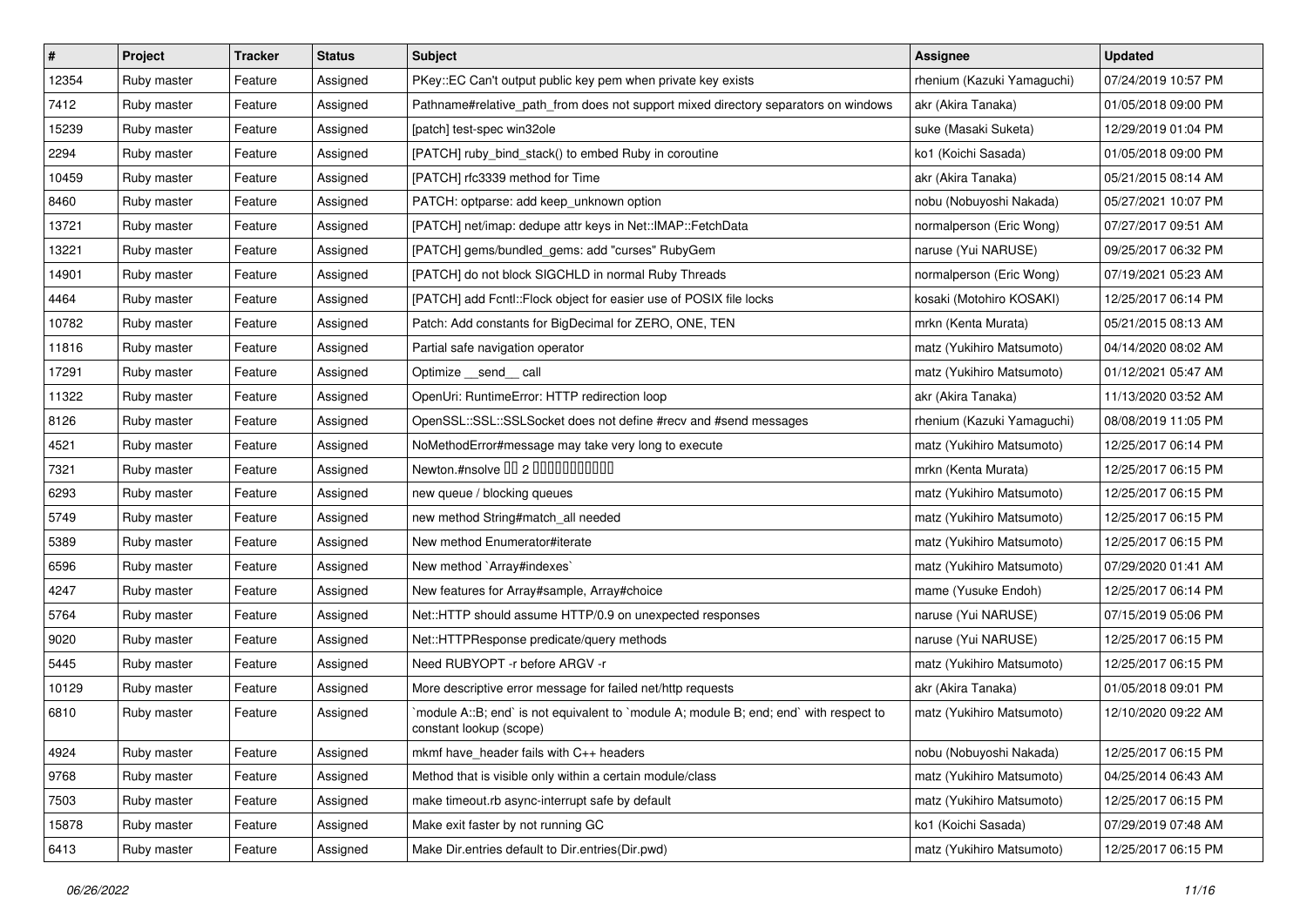| $\vert$ # | Project     | <b>Tracker</b> | <b>Status</b> | Subject                                                                                    | Assignee                              | <b>Updated</b>      |
|-----------|-------------|----------------|---------------|--------------------------------------------------------------------------------------------|---------------------------------------|---------------------|
| 17593     | Ruby master | Feature        | Assigned      | load_iseq_eval should override the ISeq path                                               | ko1 (Koichi Sasada)                   | 02/16/2021 08:27 AM |
| 5456      | Ruby master | Feature        | Assigned      | kernel#syscall() should be removed.                                                        | matz (Yukihiro Matsumoto)             | 12/10/2020 08:46 AM |
| 15371     | Ruby master | Feature        | Assigned      | <b>IRB with ARGV</b>                                                                       | aycabta (aycabta.)                    | 02/14/2020 11:35 AM |
| 18459     | Ruby master | Feature        | Assigned      | IRB autocomplete dropdown colour options                                                   | aycabta (aycabta.)                    | 01/05/2022 02:15 AM |
| 11527     | Ruby master | Feature        | Assigned      | IPAddr#mask_addr isn't a method                                                            | knu (Akinori MUSHA)                   | 11/07/2018 04:12 PM |
| 8047      | Ruby master | Feature        | Assigned      | IPAddr makes host address with netmask                                                     | knu (Akinori MUSHA)                   | 01/05/2018 09:00 PM |
| 13610     | Ruby master | Feature        | Assigned      | IPAddr doesn't provide helpful methods to get the subnet or IP address                     | knu (Akinori MUSHA)                   | 10/20/2017 01:13 AM |
| 5654      | Ruby master | Feature        | Assigned      | Introduce global lock to avoid concurrent require                                          | nahi (Hiroshi Nakamura)               | 12/25/2017 06:15 PM |
| 6594      | Ruby master | Feature        | Assigned      | Integrated Functor                                                                         | matz (Yukihiro Matsumoto)             | 12/10/2020 08:53 AM |
| 5310      | Ruby master | Feature        | Assigned      | Integral objects                                                                           | mrkn (Kenta Murata)                   | 12/25/2017 06:15 PM |
| 4831      | Ruby master | Feature        | Assigned      | Integer#prime_factors                                                                      | yugui (Yuki Sonoda)                   | 01/23/2018 08:09 AM |
| 7644      | Ruby master | Feature        | Assigned      | In refinements, change "using" keyword to a less generic word.                             | matz (Yukihiro Matsumoto)             | 12/10/2020 08:49 AM |
| 15628     | Ruby master | Feature        | Assigned      | init_inetsock_internal should fallback to IPv4 if IPv6 is unreachable                      | Glass_saga (Masaki Matsushita)        | 09/25/2020 05:42 AM |
| 13516     | Ruby master | Feature        | Assigned      | Improve the text of the circular require warning                                           | nobu (Nobuyoshi Nakada)               | 08/31/2017 05:49 AM |
| 17111     | Ruby master | Feature        | Assigned      | Improve performance of Net::HTTPHeader#set_form by 40%                                     | naruse (Yui NARUSE)                   | 08/10/2020 05:36 AM |
| 7148      | Ruby master | Feature        | Assigned      | Improved Tempfile w/o DelegateClass                                                        | Glass_saga (Masaki Matsushita)        | 03/27/2019 09:51 AM |
| 8536      | Ruby master | Feature        | Assigned      | Implement is_numeric? family of methods                                                    | matz (Yukihiro Matsumoto)             | 12/25/2017 06:15 PM |
| 5064      | Ruby master | Feature        | Assigned      | HTTP user-agent class                                                                      | matz (Yukihiro Matsumoto)             | 12/25/2017 06:15 PM |
| 13508     | Ruby master | Feature        | Assigned      | How remove/refactor code related mathn library.                                            | hsbt (Hiroshi SHIBATA)                | 12/25/2017 06:15 PM |
| 6277      | Ruby master | Feature        | Assigned      | Hash#convert_key                                                                           | matz (Yukihiro Matsumoto)             | 12/25/2017 06:15 PM |
| 7532      | Ruby master | Feature        | Assigned      | Hardcoded compiler location                                                                | nobu (Nobuyoshi Nakada)               | 12/25/2017 06:15 PM |
| 12497     | Ruby master | Feature        | Assigned      | GMP version of divmod may be slower                                                        | akr (Akira Tanaka)                    | 08/10/2016 03:11 AM |
| 13847     | Ruby master | Feature        | Assigned      | Gem activated problem for default gems                                                     |                                       | 12/10/2020 08:53 AM |
| 13388     | Ruby master | Feature        | Assigned      | gc.c: Add GC.get_parameters and .set_parameters                                            | ko1 (Koichi Sasada)                   | 03/30/2017 10:52 AM |
| 8948      | Ruby master | Feature        | Assigned      | Frozen regex                                                                               | matz (Yukihiro Matsumoto)             | 12/20/2020 07:15 PM |
| 18450     | Ruby master | Feature        | Assigned      | Force break in prettyprint                                                                 | akr (Akira Tanaka)                    | 12/29/2021 02:02 PM |
| 8295      | Ruby master | Feature        | Assigned      | Float I Rational 0000000000000 BigDecimal 0000000                                          | mrkn (Kenta Murata)                   | 12/25/2017 06:15 PM |
| 6337      | Ruby master | Feature        | Assigned      | FileUtils#sync                                                                             | matz (Yukihiro Matsumoto)             | 12/25/2017 06:15 PM |
| 6671      | Ruby master | Feature        | Assigned      | File.split all and File.split root                                                         | matz (Yukihiro Matsumoto)             | 12/25/2017 06:15 PM |
| 6811      | Ruby master | Feature        | Assigned      | File, Dir and FileUtils should have bang-versions of singleton methods that fails silently | matz (Yukihiro Matsumoto)             | 12/25/2017 06:15 PM |
| 7518      | Ruby master | Feature        | Assigned      | Fiddle::Pointer#to_str and Fiddle::Pointer#to_int should be removed                        | tenderlovemaking (Aaron<br>Patterson) | 08/15/2013 04:56 AM |
| 17296     | Ruby master | Feature        | Assigned      | Feature: Pathname#chmod use FileUtils.chmod instead of File                                | akr (Akira Tanaka)                    | 08/30/2021 06:51 AM |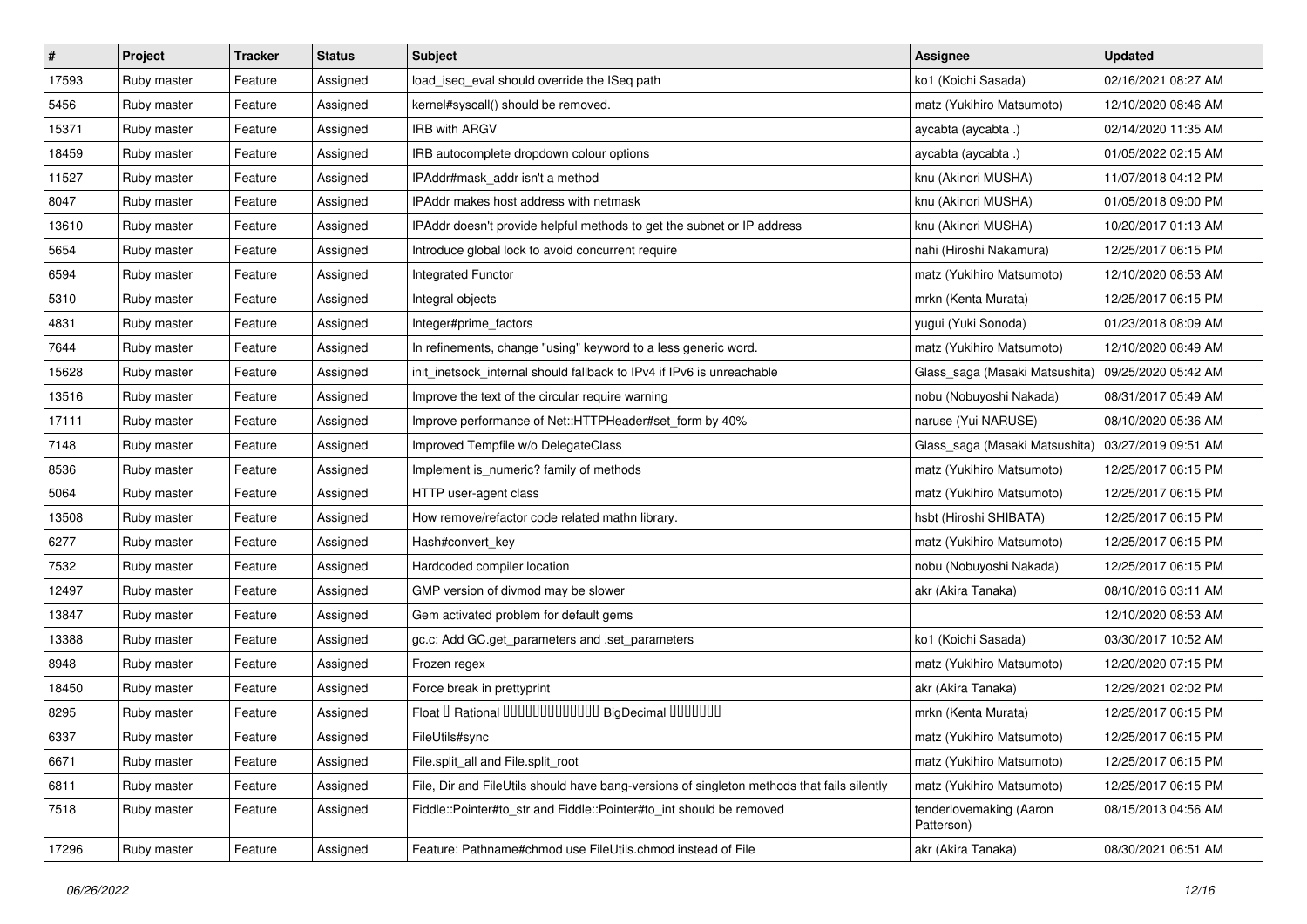| $\vert$ # | Project     | <b>Tracker</b> | <b>Status</b> | <b>Subject</b>                                                                   | <b>Assignee</b>           | <b>Updated</b>      |
|-----------|-------------|----------------|---------------|----------------------------------------------------------------------------------|---------------------------|---------------------|
| 6376      | Ruby master | Feature        | Assigned      | Feature lookup and checking if feature is loaded                                 | matz (Yukihiro Matsumoto) | 12/25/2017 06:15 PM |
| 17297     | Ruby master | Feature        | Assigned      | Feature: Introduce Pathname.mktmpdir                                             | akr (Akira Tanaka)        | 08/30/2021 06:51 AM |
| 17295     | Ruby master | Feature        | Assigned      | Feature: Create a directory and file with Pathname#touch                         | akr (Akira Tanaka)        | 09/28/2021 01:20 AM |
| 17294     | Ruby master | Feature        | Assigned      | Feature: Allow method chaining with Pathname#mkpath Pathname#rmtree              | akr (Akira Tanaka)        | 08/30/2021 06:52 AM |
| 10038     | Ruby master | Feature        | Assigned      | Extend ObjectSpace.dump to expose buffer addresses for String and Array          | tmm1 (Aman Karmani)       | 01/05/2018 09:01 PM |
| 7121      | Ruby master | Feature        | Assigned      | Extending the use of `require'                                                   | matz (Yukihiro Matsumoto) | 12/25/2017 06:15 PM |
| 13604     | Ruby master | Feature        | Assigned      | Exposing alternative interface of readline                                       | aycabta (aycabta.)        | 01/20/2020 05:34 AM |
| 11955     | Ruby master | Feature        | Assigned      | Expose Object that Receives logs in Logger                                       | sonots (Naotoshi Seo)     | 11/09/2017 11:35 AM |
| 12543     | Ruby master | Feature        | Assigned      | explicit tail call syntax: foo() then return                                     | matz (Yukihiro Matsumoto) | 04/18/2021 03:02 PM |
| 12656     | Ruby master | Feature        | Assigned      | Expand short paths with File.expand_path                                         | cruby-windows             | 01/31/2018 02:31 PM |
| 8083      | Ruby master | Feature        | Assigned      | Exit status is limited to one-byte values which is invalid for Windows           | cruby-windows             | 03/14/2013 08:26 PM |
| 7394      | Ruby master | Feature        | Assigned      | Enumerable#find ifnone parameter could be non-callable                           | nobu (Nobuyoshi Nakada)   | 02/10/2021 09:32 AM |
| 3608      | Ruby master | Feature        | Assigned      | Enhancing Pathname#each child to be lazy                                         | akr (Akira Tanaka)        | 12/25/2017 06:14 PM |
| 6308      | Ruby master | Feature        | Assigned      | Eliminate delegation from WeakRef                                                | matz (Yukihiro Matsumoto) | 12/23/2021 11:40 PM |
| 3731      | Ruby master | Feature        | Assigned      | Easier Embedding API for Ruby                                                    | ko1 (Koichi Sasada)       | 12/25/2017 06:14 PM |
| 15939     | Ruby master | Feature        | Assigned      | Dump symbols reference to their fstr in ObjectSpace.dump()                       | ko1 (Koichi Sasada)       | 08/08/2019 09:38 PM |
| 14412     | Ruby master | Feature        | Assigned      | DRb UNIX on local machine: add support for getpeereid()                          | seki (Masatoshi Seki)     | 01/28/2018 12:51 PM |
| 12020     | Ruby master | Feature        | Assigned      | Documenting Ruby memory model                                                    | ko1 (Koichi Sasada)       | 12/23/2021 11:40 PM |
| 9235      | Ruby master | Feature        | Assigned      | Documentation for commercial support                                             | zzak (Zachary Scott)      | 08/10/2019 02:55 PM |
| 15047     | Ruby master | Feature        | Assigned      | Documentation and more functions for Hash functions in C API                     |                           | 03/20/2019 01:24 AM |
| 2324      | Ruby master | Feature        | Assigned      | Dir instance methods for relative path                                           | nobu (Nobuyoshi Nakada)   | 12/25/2017 05:58 PM |
| 13577     | Ruby master | Feature        | Assigned      | Digest file accidentally receives File object but uses file path                 | nobu (Nobuyoshi Nakada)   | 05/20/2017 06:50 PM |
| 7739      | Ruby master | Feature        | Assigned      | Define Hash#  as Hash#reverse_merge in Rails                                     | matz (Yukihiro Matsumoto) | 12/25/2017 06:15 PM |
| 4514      | Ruby master | Feature        | Assigned      | #deep_clone and #deep_dup for Objects                                            | matz (Yukihiro Matsumoto) | 12/25/2017 06:14 PM |
| 18773     | Ruby master | Feature        | Assigned      | deconstruct to receive a range                                                   | ktsj (Kazuki Tsujimoto)   | 06/24/2022 07:21 AM |
| 6590      | Ruby master | Feature        | Assigned      | Dealing with bigdecimal, etc gems in JRuby                                       | hsbt (Hiroshi SHIBATA)    | 05/15/2019 08:33 PM |
| 5129      | Ruby master | Feature        | Assigned      | Create a core class "FileArray" and make "ARGF" its instance                     | matz (Yukihiro Matsumoto) | 01/23/2018 02:02 PM |
| 12848     | Ruby master | Feature        | Assigned      | Crazy idea: Allow regex definition for methods (Do not take it seriously please) |                           | 10/18/2016 12:17 AM |
| 8850      | Ruby master | Feature        | Assigned      | Convert Rational to decimal string                                               | matz (Yukihiro Matsumoto) | 12/25/2017 06:15 PM |
| 7314      | Ruby master | Feature        | Assigned      | Convert Proc to Lambda doesn't work in MRI                                       | matz (Yukihiro Matsumoto) | 05/21/2016 09:15 AM |
| 6695      | Ruby master | Feature        | Assigned      | Configuration for Thread/Fiber creation                                          | ko1 (Koichi Sasada)       | 12/25/2017 06:15 PM |
| 7086      | Ruby master | Feature        | Assigned      | Condition Variable#wait has meaningless return value                             | kosaki (Motohiro KOSAKI)  | 12/25/2017 06:15 PM |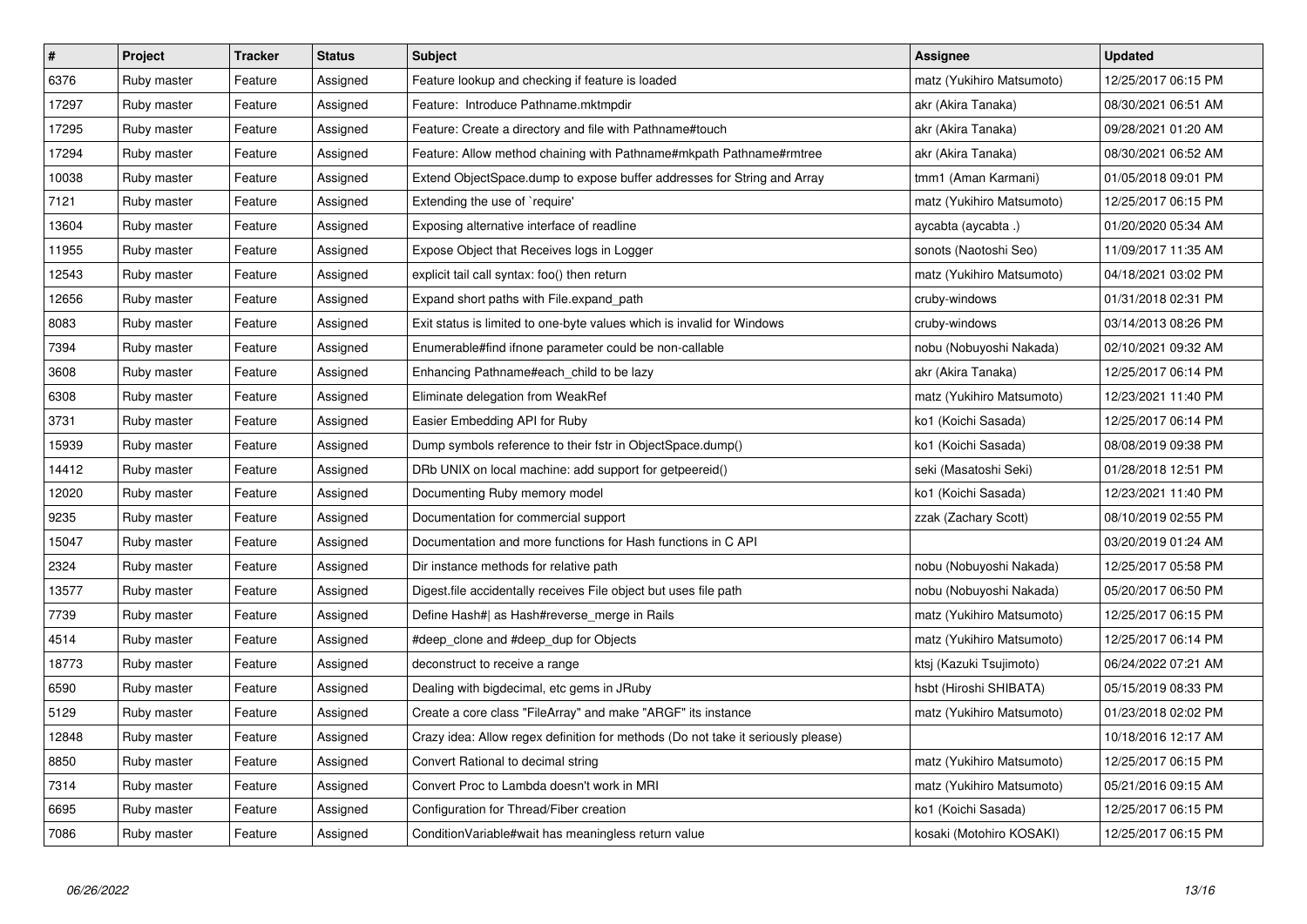| $\vert$ # | Project     | <b>Tracker</b> | <b>Status</b> | <b>Subject</b>                                                                              | <b>Assignee</b>                | <b>Updated</b>      |
|-----------|-------------|----------------|---------------|---------------------------------------------------------------------------------------------|--------------------------------|---------------------|
| 7087      | Ruby master | Feature        | Assigned      | ::ConditionVariable#wait does not work with Monitor because Monitor#sleep does not<br>exist | matz (Yukihiro Matsumoto)      | 12/25/2017 06:15 PM |
| 6611      | Ruby master | Feature        | Assigned      | Comments requested on implementation of set_parse_func                                      | matz (Yukihiro Matsumoto)      | 12/25/2017 06:15 PM |
| 8839      | Ruby master | Feature        | Assigned      | Class and module should return the class or module that was opened                          | matz (Yukihiro Matsumoto)      | 12/28/2015 08:36 AM |
| 13534     | Ruby master | Feature        | Assigned      | Checking installation results of default gems                                               | hsbt (Hiroshi SHIBATA)         | 07/26/2018 02:16 AM |
| 13252     | Ruby master | Feature        | Assigned      | C API for creating strings without copying                                                  | ko1 (Koichi Sasada)            | 04/17/2017 07:22 AM |
| 12813     | Ruby master | Feature        | Assigned      | Calling chunk_while, slice_after, slice_before, slice_when with no block                    | matz (Yukihiro Matsumoto)      | 12/06/2016 12:58 PM |
| 6857      | Ruby master | Feature        | Assigned      | bigdecimal/math BigMath.E/BigMath.exp R. P. Feynman inspired optimization                   | mrkn (Kenta Murata)            | 12/25/2017 06:15 PM |
| 4539      | Ruby master | Feature        | Assigned      | Array#zip_with                                                                              | matz (Yukihiro Matsumoto)      | 11/28/2019 08:23 AM |
| 5133      | Ruby master | Feature        | Assigned      | Array#unzip as an alias of Array#transpose                                                  | mrkn (Kenta Murata)            | 12/25/2017 06:15 PM |
| 9023      | Ruby master | Feature        | Assigned      | Array#tail                                                                                  | matz (Yukihiro Matsumoto)      | 12/23/2021 11:40 PM |
| 16350     | Ruby master | Feature        | Assigned      | ArithmeticSequence#member? can result in infinite loop                                      | mrkn (Kenta Murata)            | 05/29/2020 10:26 PM |
| 7132      | Ruby master | Feature        | Assigned      | Alternation between named / ordered method arguments and aliases for method<br>arguments.   | matz (Yukihiro Matsumoto)      | 12/25/2017 06:15 PM |
| 8959      | Ruby master | Feature        | Assigned      | Allow top level prepend                                                                     | nobu (Nobuyoshi Nakada)        | 10/16/2013 03:22 AM |
| 5434      | Ruby master | Feature        | Assigned      | Allow per-class whitelisting of methods safe to expose through DRb                          | seki (Masatoshi Seki)          | 12/25/2017 06:15 PM |
| 18408     | Ruby master | Feature        | Assigned      | Allow pattern match to set instance variables                                               | ktsj (Kazuki Tsujimoto)        | 01/26/2022 07:07 PM |
| 12281     | Ruby master | Feature        | Assigned      | Allow lexically scoped use of refinements with `using {}` block syntax                      | shugo (Shugo Maeda)            | 06/13/2016 07:44 AM |
| 2631      | Ruby master | Feature        | Assigned      | Allow IO#reopen to take a block                                                             | Glass_saga (Masaki Matsushita) | 05/24/2018 01:22 PM |
| 8678      | Ruby master | Feature        | Assigned      | Allow invalid string to work with regexp                                                    | matz (Yukihiro Matsumoto)      | 01/05/2018 09:00 PM |
| 5617      | Ruby master | Feature        | Assigned      | Allow install RubyGems into dediceted directory                                             | hsbt (Hiroshi SHIBATA)         | 05/16/2018 09:15 AM |
| 7436      | Ruby master | Feature        | Assigned      | Allow for a "granularity" flag for backtrace_locations                                      | matz (Yukihiro Matsumoto)      | 12/25/2017 06:15 PM |
| 13821     | Ruby master | Feature        | Assigned      | Allow fibers to be resumed across threads                                                   | ko1 (Koichi Sasada)            | 02/15/2019 10:09 AM |
| 6452      | Ruby master | Feature        | Assigned      | Allow extend to override class methods                                                      | matz (Yukihiro Matsumoto)      | 12/10/2020 08:53 AM |
| 5582      | Ruby master | Feature        | Assigned      | Allow clone of singleton methods on a BasicObject                                           | matz (Yukihiro Matsumoto)      | 12/25/2017 06:15 PM |
| 8016      | Ruby master | Feature        | Assigned      | Alias FILE and LINE as methods                                                              | matz (Yukihiro Matsumoto)      | 12/25/2017 06:15 PM |
| 5945      | Ruby master | Feature        | Assigned      | Add the ability to mark a at_exit as process-local.                                         | matz (Yukihiro Matsumoto)      | 10/10/2018 08:29 AM |
| 5461      | Ruby master | Feature        | Assigned      | Add pipelining to Net::HTTP                                                                 | naruse (Yui NARUSE)            | 12/25/2017 06:15 PM |
| 6842      | Ruby master | Feature        | Assigned      | Add Optional Arguments to String#strip                                                      | matz (Yukihiro Matsumoto)      | 08/24/2016 05:50 AM |
| 8576      | Ruby master | Feature        | Assigned      | Add optimized method type for constant value methods                                        | ko1 (Koichi Sasada)            | 12/25/2017 06:15 PM |
| 4818      | Ruby master | Feature        | Assigned      | Add method marshalable?                                                                     | matz (Yukihiro Matsumoto)      | 12/25/2017 06:15 PM |
| 14476     | Ruby master | Feature        | Assigned      | Adding same_all? for checking whether all items in an Array are same                        | mrkn (Kenta Murata)            | 08/28/2020 01:10 PM |
| 7362      | Ruby master | Feature        | Assigned      | Adding Pathname#start_with?                                                                 | akr (Akira Tanaka)             | 12/25/2017 06:15 PM |
| 10481     | Ruby master | Feature        | Assigned      | Add "if" and "unless" clauses to rescue statements                                          | matz (Yukihiro Matsumoto)      | 01/18/2015 02:46 PM |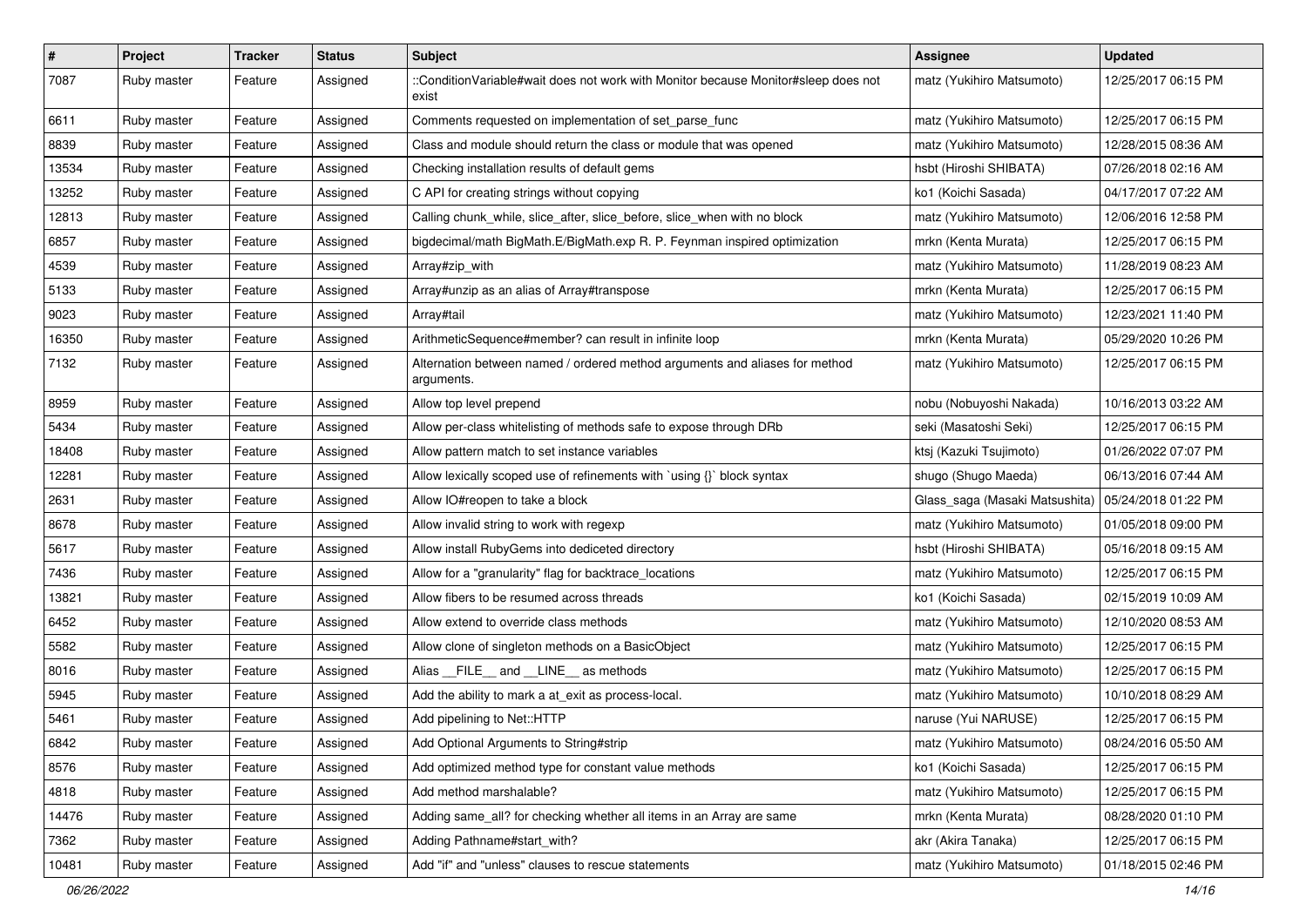| #     | Project     | <b>Tracker</b> | <b>Status</b> | Subject                                                                                     | <b>Assignee</b>            | <b>Updated</b>      |
|-------|-------------|----------------|---------------|---------------------------------------------------------------------------------------------|----------------------------|---------------------|
| 8960  | Ruby master | Feature        | Assigned      | Add Exception#backtrace_locations                                                           | ko1 (Koichi Sasada)        | 11/25/2016 02:15 PM |
| 5970  | Ruby master | Feature        | Assigned      | Add Enumerable#join with same semantics as Array#join                                       | matz (Yukihiro Matsumoto)  | 12/25/2017 06:15 PM |
| 16937 | Ruby master | Feature        | Assigned      | Add DNS over HTTP to Resolv                                                                 | akr (Akira Tanaka)         | 12/10/2020 09:15 AM |
| 14066 | Ruby master | Feature        | Assigned      | Add CAA DNS RR on Resolv                                                                    | akr (Akira Tanaka)         | 11/10/2017 06:50 AM |
| 16012 | Ruby master | Feature        | Assigned      | Add a (small) test-install suite?                                                           | hsbt (Hiroshi SHIBATA)     | 07/30/2019 08:13 AM |
| 6309  | Ruby master | Feature        | Assigned      | Add a reference queue for weak references                                                   | matz (Yukihiro Matsumoto)  | 08/23/2020 09:07 PM |
| 6973  | Ruby master | Feature        | Assigned      | Add an #integral? method to Numeric to test for whole-number values                         | mrkn (Kenta Murata)        | 12/25/2017 06:15 PM |
| 6682  | Ruby master | Feature        | Assigned      | Add a method to return an instance attached by a singleton class                            | shyouhei (Shyouhei Urabe)  | 12/25/2017 06:15 PM |
| 8042  | Ruby master | Feature        | Assigned      | Add Addrinfo#socket to create a socket that is not connected or bound                       | matz (Yukihiro Matsumoto)  | 12/25/2017 06:15 PM |
| 15166 | Ruby master | Feature        | Assigned      | 2.5 times faster implementation than current gcd implmentation                              | watson1978 (Shizuo Fujita) | 04/26/2019 09:12 PM |
| 7964  | Ruby master | <b>Bug</b>     | Assigned      | Writing an ASCII-8BIT String to a StringIO created from a UTF-8 String                      | nobu (Nobuyoshi Nakada)    | 01/05/2018 09:00 PM |
| 15550 | Ruby master | Bug            | Assigned      | Windows - gem bin files - can't run from bash shell                                         | hsbt (Hiroshi SHIBATA)     | 03/20/2019 01:05 AM |
| 12040 | Ruby master | <b>Bug</b>     | Assigned      | [Win32] File.stat fails on a mounted volume                                                 | cruby-windows              | 02/01/2016 08:13 AM |
| 12725 | Ruby master | <b>Bug</b>     | Assigned      | Trying to use ./miniruby before it exists                                                   | nobu (Nobuyoshi Nakada)    | 04/28/2017 01:45 PM |
| 6351  | Ruby master | Bug            | Assigned      | transcode table generator does not support multi characters of Unicode                      | duerst (Martin Dürst)      | 12/25/2017 06:15 PM |
| 7976  | Ruby master | <b>Bug</b>     | Assigned      | TracePoint call is at call point, not call site                                             | ko1 (Koichi Sasada)        | 01/05/2018 09:00 PM |
| 17289 | Ruby master | <b>Bug</b>     | Assigned      | Time#strftime occurs Segmentation Fault on ruby-2.7.2p137                                   | shyouhei (Shyouhei Urabe)  | 11/05/2020 07:57 AM |
| 13269 | Ruby master | Bug            | Assigned      | test/readline/test_readline.rb and mingw                                                    | nobu (Nobuyoshi Nakada)    | 03/13/2017 08:56 AM |
| 14727 | Ruby master | <b>Bug</b>     | Assigned      | TestQueue#test_queue_with_trap always timeout on Windows10                                  | ko1 (Koichi Sasada)        | 05/01/2018 02:59 AM |
| 12445 | Ruby master | <b>Bug</b>     | Assigned      | Testing TestIO#test_open_fifo_does_not_block_other_threads results in deadlock on<br>cygwin | cruby-cygwin               | 05/19/2022 08:20 AM |
| 14090 | Ruby master | <b>Bug</b>     | Assigned      | TestGc#test_interrupt_in_finalizer` fails very rarely                                       | ko1 (Koichi Sasada)        | 12/02/2021 07:24 PM |
| 12473 | Ruby master | Bug            | Assigned      | Test failure on fedora with TestTimeExtension#test_huge_precision                           | nobu (Nobuyoshi Nakada)    | 04/28/2017 01:45 PM |
| 12442 | Ruby master | <b>Bug</b>     | Assigned      | TestArgf#test_textmode fails on cygwin                                                      | cruby-cygwin               | 05/19/2022 08:20 AM |
| 4040  | Ruby master | <b>Bug</b>     | Assigned      | SystemStackError with Hash[*a] for Large _a_                                                | ko1 (Koichi Sasada)        | 12/25/2017 06:14 PM |
| 16497 | Ruby master | <b>Bug</b>     | Assigned      | StringIO#internal_encoding is broken (more severely in 2.7)                                 | nobu (Nobuyoshi Nakada)    | 10/26/2021 04:31 PM |
| 11526 | Ruby master | <b>Bug</b>     | Assigned      | Streaming HTTP requests are not idempotent and should not be retried                        | naruse (Yui NARUSE)        | 07/01/2019 09:16 PM |
| 14679 | Ruby master | <b>Bug</b>     | Assigned      | StdLib gems should properly specify their dependencies                                      | hsbt (Hiroshi SHIBATA)     | 04/11/2018 01:14 PM |
| 17196 | Ruby master | <b>Bug</b>     | Assigned      | Segmentation Fault with Socket#close in Ractors                                             | ko1 (Koichi Sasada)        | 03/20/2022 01:52 PM |
| 18142 | Ruby master | <b>Bug</b>     | Assigned      | Segmentation fault with Ruby 3.0.2                                                          | k0kubun (Takashi Kokubun)  | 09/02/2021 07:43 AM |
| 12444 | Ruby master | Bug            | Assigned      | Segmentation fault when running TestException#test_machine_stackoverflow on cygwin          | cruby-cygwin               | 05/19/2022 08:20 AM |
| 5334  | Ruby master | <b>Bug</b>     | Assigned      | Segmentation fault in InternetExplorer IServiceProvider interface                           | suke (Masaki Suketa)       | 12/30/2019 03:00 AM |
| 18034 | Ruby master | <b>Bug</b>     | Assigned      | Segmentation fault fiddle with `--enable-bundled-libffi` and macOS                          | kou (Kouhei Sutou)         | 11/30/2021 07:39 AM |